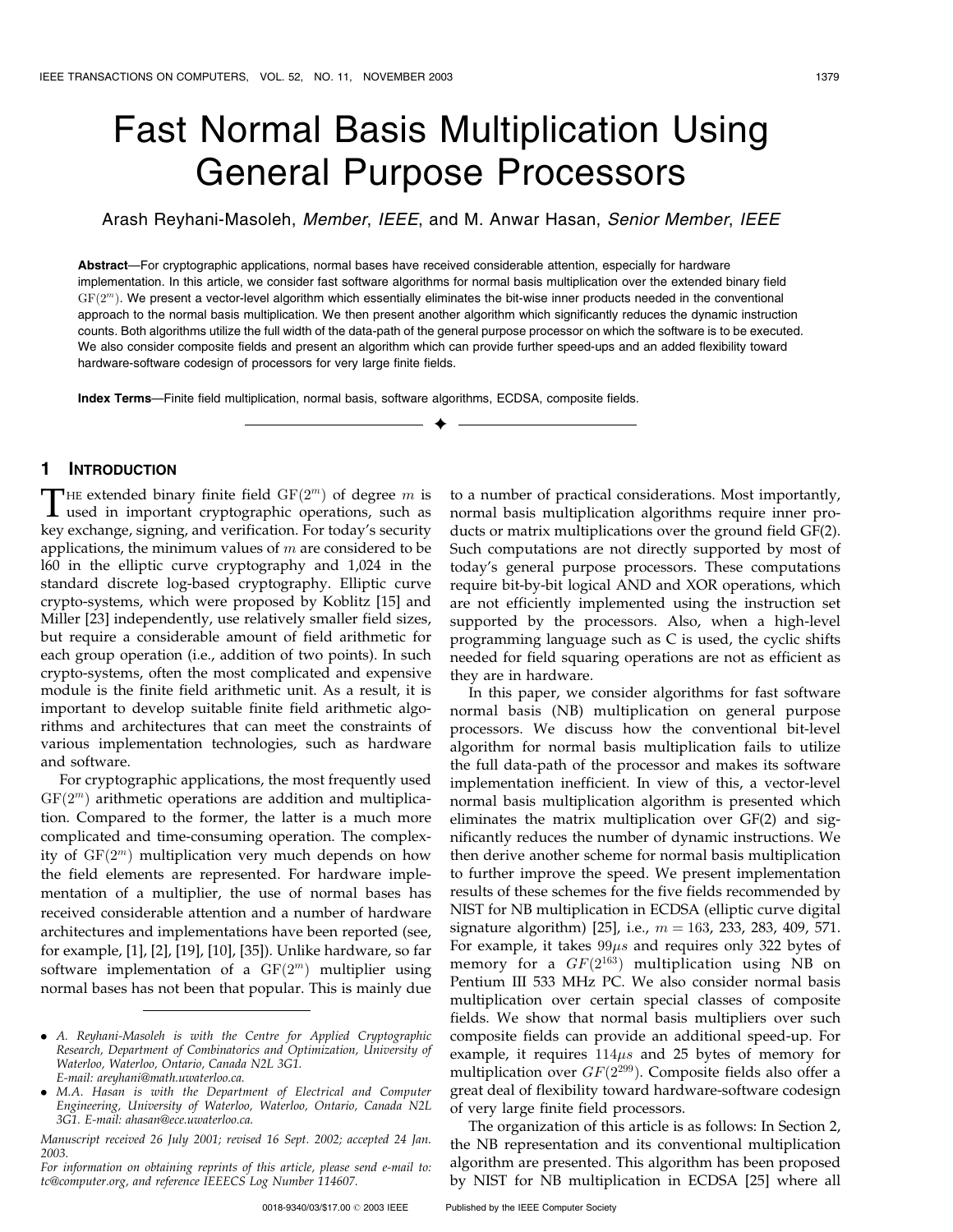recommended values of  $m$  are prime. Then, in Section 3, we extend NIST's algorithm to a vector-level multiplication algorithm which uses the full width of the data-path of the processor. In Section 4, a more efficient algorithm for NB multiplication is presented. In this section, this algorithm is also compared with other algorithms. Then, we present an algorithm for multiplication over finite fields  $GF(2<sup>m</sup>)$  with composite values of m in Section 5. Finally, a few concluding remarks are given in Section 6.

# 2 PRELIMINARIES

#### 2.1 Normal Basis Representation

It is well-known that there exists a normal basis in the field  $GF(2<sup>m</sup>)$  over  $GF(2)$  for all positive integers m. By finding an element  $\beta \in GF(2^m)$  such that  $\{\beta, \beta^2, \dots, \beta^{2^{m-1}}\}$  is a basis of  $GF(2^m)$  over  $GF(2)$ , any element  $A \in GF(2^m)$  can be represented as

$$
A = \sum_{i=0}^{m-1} a_i \beta^{2^i} = a_0 \beta + a_1 \beta^2 + \cdots + a_{m-1} \beta^{2^{m-1}},
$$

where  $a_i \in GF(2)$ ,  $0 \le i \le m - 1$ , is the *i*th coordinate of A. In this paper, this normal basis representation of  $A$  will be written in short as  $A = (a_0, a_1, \dots, a_{m-1})$ . Now, consider the following matrix:

$$
\mathbf{M} = \left[\beta^{2^i + 2^j}\right]_{i,j=0}^{m-1},\tag{1}
$$

whose entries belong to  $GF(2<sup>m</sup>)$ . Writing these entries with respect to the NB, one obtains the following:

$$
\mathbf{M} = \mathbf{M}_0 \beta + \mathbf{M}_1 \beta^2 + \dots + \mathbf{M}_{m-1} \beta^{2^{m-1}},
$$
 (2)

where  $M_i$ s are  $m \times m$  multiplication matrices whose entries belong to  $GF(2)$ . Following [23], we now give the definition of the complexity of an NB as follows.

**Definition 1.** The numbers of 1s in all  $M_i$ s are equal. Let us define this number by

$$
C_N = H(\mathbf{M}_i), \ \ 0 \le i \le m - 1,\tag{3}
$$

which is known as the complexity of the NB. In (3),  $H(\mathbf{M}_i)$ refers to the Hamming weight, i.e., the number of 1s, in  $M_i$ .

It is well-known that  $C_N \ge 2m-1$  [23]. When  $C_N = 2m - 1$ , the NB is called an optimal normal basis (ONB). Two types of ONBs were constructed by Mullin et al. [23]. Gao and Lenstra [7] showed that these two types are all the ONBs in  $GF(2<sup>m</sup>)$ . As an extension of the work on ONBs, Ash et al. in [4] proposed low complexity normal bases of type  $t$ , where  $t$  is a positive integer. These low complexity bases are referred to as Gaussian Normal Basis (GNB). When  $t = 1$  and 2, the GNBs become the two types of ONBs of [4]. For  $GF(2^m)$ , a GNB exists if m is not divisible by 8. A type t GNB for  $GF(2^m)$  exists if and only if  $p = tm + 1$  is prime and  $gcd(\frac{tm}{k}, m) = 1$ , where k is the multiplicative order of 2 modulo p [12].

#### 2.2 Conventional NB Multiplication Algorithm

Below, we give the conventional algorithm for normal basis multiplication. This algorithm is for  $t$  even only (the reader is referred to [11] for an algorithm with  $t$  odd). The case of  $t$  even is of particular interest for implementing high speed cryptosystems based on Koblitz curves. Such curves with points over  $GF(2^m)$  exist for  $m = 163, 233, 283, 409, 571$ , where normal bases have  $t$  even. Let  $A=(a_0,\,a_1,\,\cdots,\,a_{m-1})$  and  $B=$  $(b_0, b_1, \dots, b_{m-1})$  be the elements of  $GF(2^m)$ , then the *i*th coordinate of the product  $C = AB$  is computed as [13]:

$$
c_i = \sum_{n=1}^{p-2} a_{F(n+1)+i} b_{F(p-n)+i}, \ 0 \le i \le m-1.
$$
 (4)

In (4),  $p = tm + 1$  and

$$
F(2^i u^j \mod p) = i, \ 0 \le i \le m - 1, \ 0 \le j < t,\tag{5}
$$

where  $u$  is an integer of order  $t \mod p$ . In order to realize (4), the following algorithm can be used [11] where  $c_i$  is computed in the inner loop of this algorithm. Note that, in the following algorithm,  $A \ll i$  (resp.  $A \gg i$ ) denotes the i-fold left (resp. right) cyclic shifts of the coordinates of A. The algorithm uses the fact that the  $(i + j)$ th coordinate of A (i.e.,  $a_{i+j}$ ) is equal to the *j*th coordinate of  $A \ll i$ . It also requires the input sequence  $F(1), F(2), \cdots, F(p-1)$  to be precomputed using (5).

## Algorithm 1. (Bit-Level NB Multiplication)

Input:  $A, B \in GF(2^m), F(n) \in [0, m-1]$  for  $1 \leq n \leq p - 1$ Output:  $C = AB$ 1. Initialize  $C = (c_0, c_1, \dots, c_{m-1}) := 0$ 2. For  $i = 0$  to  $m - 1$  { 3. For  $n = 1$  to  $p - 2$  {

4. 
$$
c_i := c_i + a_{F(n+1)}b_{F(p-n)}
$$
  
5.  $\}$   
6.  $A \ll 1, B \ll 1$ 

| ٠ | × |  | ۰. |
|---|---|--|----|

Software implementation of Algorithm 1 is not very efficient for the following reasons: First, in each execution of line 4, one coordinate of each of  $A$  and  $B$  are accessed. These accesses are such that their software implementation is rather unsystematic and typically requires more than one instruction. Second, in line 4, the mod 2 multiplication of the coordinates, which is implemented by bit-level logical AND operation, is performed  $m(p-2)$  times in total and the mod 2 addition, which is implemented by bit-level logical XOR operation, is performed  $\frac{1}{4}m(p-2)$  times, on average, assuming that  $A$  and  $B$  are two random inputs. In the C programming language, these mod 2 multiplication and addition operations correspond to about  $m(p-2)$  AND and  $\frac{1}{4}m(p-2)$  XOR instructions,<sup>1</sup> respectively. It is worth mentioning here that, although each XOR/AND instruction of the processor is capable of working on 16 or 32-bit words (i.e., the processor's data-path is 16/32 bits wide), the above algorithm does not make use of the full data-path.

#### 3 VECTOR-LEVEL NB MULTIPLICATION

In this section, we discuss improvements to Algorithm 1. One crucial improvement is that most arithmetic operations

<sup>1.</sup> These are dynamic instructions which the underlying processor needs to execute.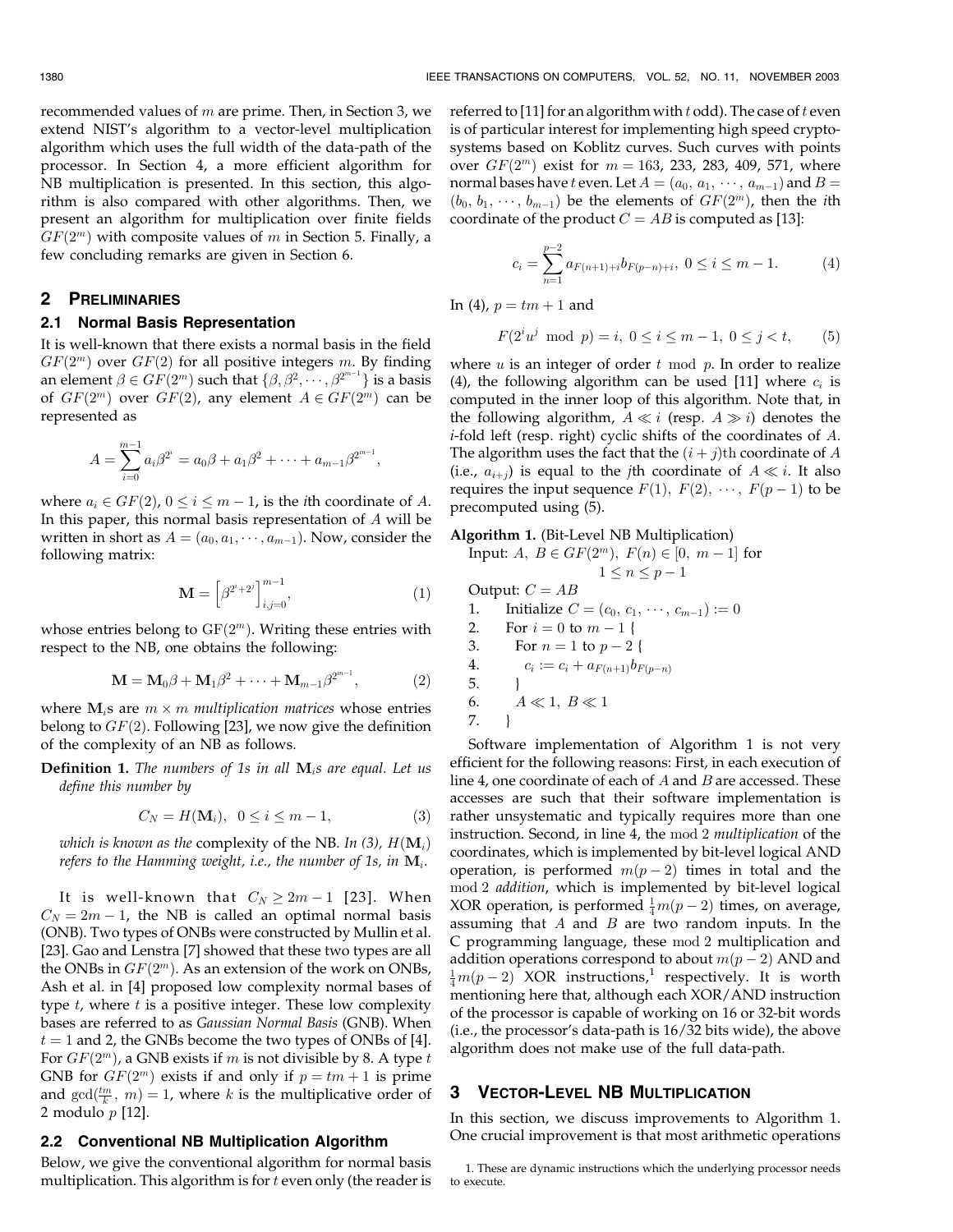TABLE 1 Values of F of Type 2 GNB for  $GF(2^5)$ 

|               |  | ெ |                | 5 | $6 \mid 7 \mid$ |  |  |
|---------------|--|---|----------------|---|-----------------|--|--|
| F(n)          |  | ີ | $\overline{2}$ |   |                 |  |  |
| $\Delta F(n)$ |  |   | റ              |   |                 |  |  |

are done on vectors instead of bits. This enables us to use the full data-path of the processor on which the software is executed. The assumption of Algorithm 1 that  $t$  is even is also used in the remaining discussion of this section. The case of t odd is considered in Appendix A.

- **Lemma 1.** For GNB of type t, where t is even, the sequence  $F(n)$ of  $p-1$  integers as defined above is mirror symmetric around the center, i.e.,  $F(n) = F(p - n)$ ,  $1 \le n \le p - 1$ .
- **Proof.** In  $(5)$ ,  $t$  is the smallest nonzero integer such that  $u^t \mod p = 1$ . Then,  $u^{\frac{t}{2}} \mod p$  must be equal to -1. For  $0 \leq i \leq m - 1$  and  $0 \leq j \leq t - 1$ , let  $n = 2^i u^j \mod p$ . Then,  $F(n) = F(2^i u^j \mod p) = i.$  Also,  $F(2^i u^{\frac{1}{2}+j} \mod p) = i.$ Thus,

$$
F(n) = F(2^{i}u^{\frac{i}{2}+j} \mod p) = F(-2^{i}u^{j} \mod p) = F(p-n).
$$

From (5) and Lemma 1, one has  $F(1) = F(p-1) = 0$ . For  $1 \leq n \leq p - 2$ , let us define

$$
\Delta F(n) = F(n+1) - F(n) \mod m. \tag{6}
$$

Now, we have the following corollary.

**Corollary 1.** For  $\Delta F(n)$  as defined above and for t even, the following holds:

$$
\Delta F(p - n) = m - \Delta F(n - 1) \text{ mod } m, 1 \le n \le p - 2.
$$

**Proof.** Using (6), one obtains  $F(n+1) = \sum_{i=1}^{n} \Delta F(i)$ . Applying Lemma 1 into (6), one can also write

$$
\Delta F(p - n) = -\Delta F(n - 1) \mod m, \ 2 \le n \le p - 1,
$$

which results in

$$
\Delta F(p - n) = m - \Delta F(n - 1), \quad 2 \le n < \frac{p - 1}{2},
$$
\n
$$
\text{and } \Delta F\left(\frac{p - 1}{2}\right) = 0.
$$

Using Lemma 1 and (6), one can write (4) as follows:

$$
c_i = \sum_{n=1}^{p-2} a_{F(n+1)+i} b_{F(n)+i}, \ 0 \le i \le m-1,
$$
 (7)

$$
= \sum_{n=1}^{p-2} a_{F(n)+\Delta F(n)+i} b_{F(n)+i}, \ 0 \le i \le m-1.
$$
 (8)

For a particular GNB, the values of  $\Delta F(n)$ ,  $1 \leq n \leq p - 2$ , are fixed and are to be determined only once, i.e., at the time of choosing the basis. Additionally, Corollary 1 implies that it is sufficient to store only half (i.e.,  $\frac{p-1}{2}$ ) of these  $\Delta F(n)$ s.

TABLE 2 Contents of Variables in Algorithm 2 for Multiplication of  $A = (01110)$  and  $B = (10101)$ 

| $\boldsymbol{n}$ | $\Delta F(n)$  | $S_A$ | $S_B$ | $\boldsymbol{R}$ | $\overline{C}$ |
|------------------|----------------|-------|-------|------------------|----------------|
|                  |                | 01110 | 10101 |                  | 00000          |
| 1                | 1              | 11100 | 10101 | 10100            | 10100          |
| $\overline{2}$   | $\overline{2}$ | 10011 | 01011 | 00011            | 10111          |
| 3                | $\overline{4}$ | 11001 | 01101 | 01001            | 11110          |
| 4                | $\overline{2}$ | 00111 | 10110 | 00110            | 11000          |
| 5                | $\Omega$       | 00111 | 11010 | 00010            | 11010          |
| 6                | 3              | 11001 | 11010 | 11000            | 00010          |
| 7                | 1              | 10011 | 10110 | 10010            | 10000          |
| 8                | 3              | 11100 | 01101 | 01100            | 11100          |
| 9                | 4              | 01110 | 01011 | 01010            | 10110          |

We now state the vector-level algorithm for  $t$  even as follows:

**Algorithm 2.** (Vector-Level NB Multiplication for  $t$  even)

- Input:  $A, B \in GF(2^m), \Delta F(n) \in [0, m-1], 1 \le n \le p-1$ Output:  $C = AB$
- 1. Initialize  $S_A := A, S_B := B, C := 0$
- 2. For  $n = 1$  to  $p 2$  {
- 3.  $S_A \ll \Delta F(n)$
- 4.  $R := S_A \odot S_B$
- 5.  $C := C + R$
- 6.  $S_B \ll \Delta F(n)$ 7. }

this algorithm.

In line 4 of Algorithm 2, for  $X, Y \in GF(2^m), X \odot Y$ denotes the bit-wise AND operation between coordinates of X and Y, i.e.,  $X \odot Y = (x_0y_0, x_1y_1, \dots, x_{m-1}y_{m-1})$ . The following example can be used to illustrate the operation of

**Example 1.** For the type 2 GNB in  $GF(2^5)$ , one has  $p = 11$ and  $u = 10$ . Thus, the values of  $F(n)$ ,  $1 \le n \le 10$ , using (5) are given in Table 1. By using (4), the coordinates of  $C$ are obtained as:

$$
c_i = a_{i+1}b_i + a_{i+3}b_{i+1} + a_{i+2}b_{i+3} + a_{i+4}b_{i+2} + a_{i+4}b_{i+4} + a_{i+2}b_{i+4} + a_{i+3}b_{i+2} + a_{i+1}b_{i+3} + a_i b_{i+1}, 0 \le i \le m - 1.
$$
\n(9)

Also, using (6), one can obtain the values of  $\Delta F(n)$ . The results are also shown in Table 1.

Here, the multiplication of  $A = (01110)$  and  $B =$  $(10101)$  is shown using Algorithm 2. Table 2 shows contents of various variables of the algorithm as they are updated. The row with  $n$  being "-" is for the initialization step (i.e., line 1) of the algorithm.

In order to obtain an overall computation time for a  $GF(2<sup>m</sup>)$  multiplication using Algorithm 2, the coordinates of the field elements can be divided into  $\lceil \frac{m}{\omega} \rceil$  units where  $\omega$  corresponds to the data-path width of the processor. Here (and in the rest of the paper), we assume that the processor can perform bit-wise XOR and AND of two  $\omega$ -bit operands using one single XOR instruction and one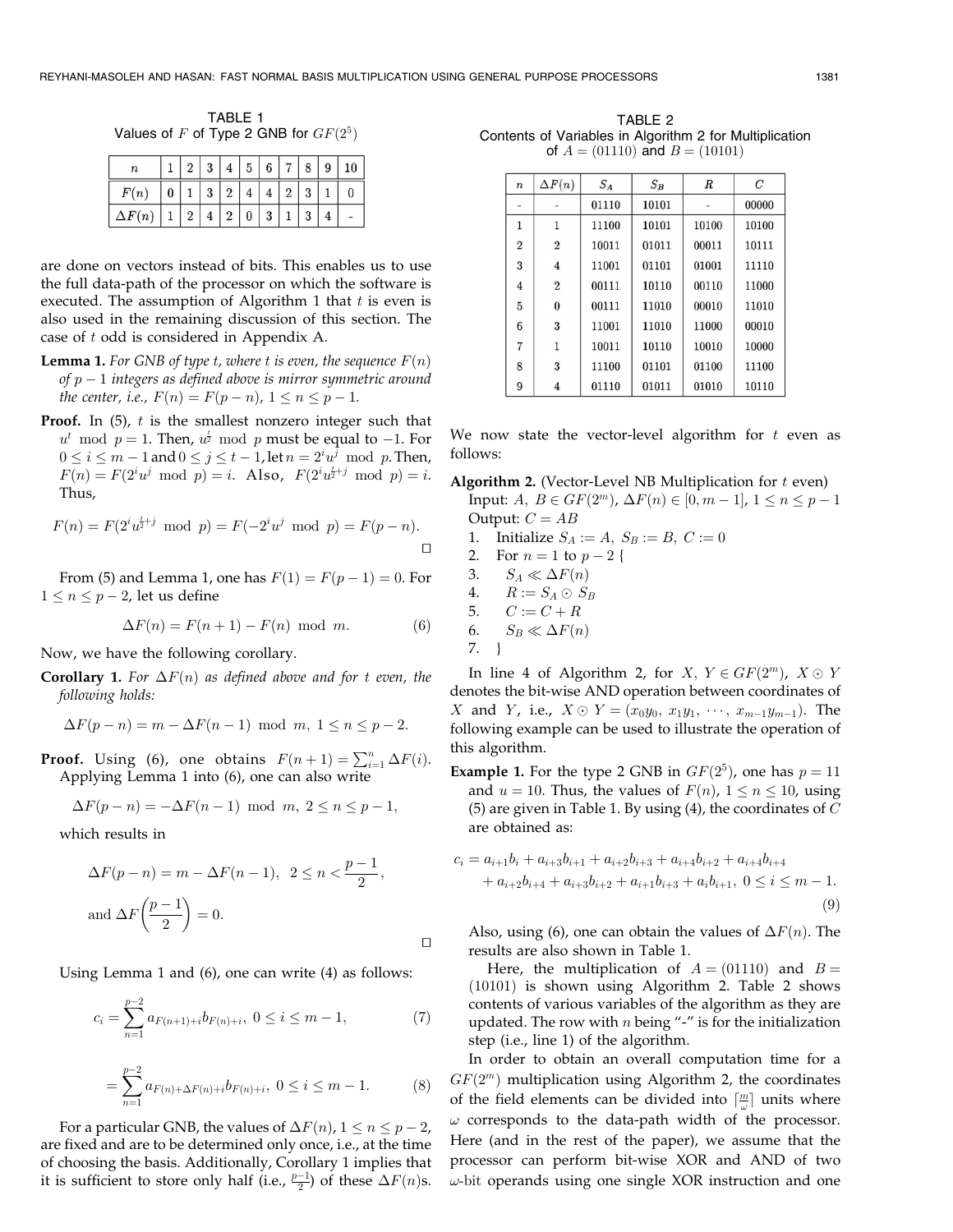single AND instruction, respectively. Since the loop in Algorithm 2 has  $p-2$  iterations, the total number of bitwise AND and bit-wise XOR instructions are the same and is  $(p-2)\lceil \frac{m}{\omega} \rceil = (tm-1)\lceil \frac{m}{\omega} \rceil$ . Also, this algorithm needs  $2(p-2)\lceil \frac{m}{\omega} \rceil = 2(tm-1)\lceil \frac{m}{\omega} \rceil$  cyclic shifts. We assume that an *i*-fold,  $1 \le i \le \omega$ , left/right shift can be emulated in the C programming language using a total of  $\rho$  instructions. The value of  $\rho$  is typically 4 when simple logical instructions, such as AND, SHIFT, and OR, are used. We can now state the following.

**Proposition 1.** The dynamic instruction count for Algorithm 2 is given by

$$
#Instructions \approx 2(1+\rho)(tm-1)\left[\frac{m}{\omega}\right].
$$

For type II optimal normal bases, where  $t = 2$ , the following remark can be made. However, for multiplication using type I optimal normal bases, one should use Algorithm 6 in Appendix A.

**Remark 1.** For type II optimal normal bases, the dynamic instruction counts for Algorithm 2 is  $2(1+\rho)(2m-1)\lceil \frac{m}{\omega}\rceil$ .

# 4 EFFICIENT NB MULTIPLICATION OVER  $GF(2^m)$

Although the previous algorithm utilizes the full data-path of the processor for NB multiplication and is very suitable and efficient for software implementation, below we present another algorithm which is even more efficient and requires fewer instructions and memory accesses. Also, the cost of this efficient algorithm in terms of dynamic instruction counts and memory requirements is analyzed and then they are compared with those of similar other algorithms.

## 4.1 Algorithm

For the normal basis  $\{\beta, \beta^{2^1}, \cdots, \beta^{2^{m-1}}\}$ , let

$$
\delta_j = \beta^{1+2^j}, \ j = 1, \ \cdots, \ v,
$$

where  $v = \lceil \frac{m-1}{2} \rceil$ . Then, one has the following result from [32].

**Lemma 2.** Let A and B be two elements of  $GF(2^m)$  and C be their product. Then,

$$
C = \begin{cases} \sum_{i=0}^{m-1} \left[ a_i b_i \beta^{2^{i+1}} + \left( \sum_{j=1}^v x_{i,j} \delta_j^{2^i} \right) \right], & \text{for } m \text{ odd} \\ \sum_{i=0}^{m-1} \left[ a_i b_i \beta^{2^{i+1}} + \left( \sum_{j=1}^{v-1} x_{i,j} \delta_j^{2^i} \right) + a_i b_{v+i} \delta_v^{2^i} \right], & \text{for } m \text{ even}, \end{cases}
$$

where  $a_i$ s and  $b_i$ s are the NB coordinates of A and B, respectively. Also, indices and exponents are reduced mod m and

$$
x_{i,j} = a_i b_{i+j} + a_{i+j} b_i, \qquad 1 \le j \le v, \ 0 \le i \le m-1. \tag{10}
$$

Let  $h_j$ ,  $1 \le j \le v$ , be the number of 1s in the normal basis representation of  $\delta_j$ . Let  $w_{j,1}, w_{j,2}, \dots, w_{j,h_j}$  denote the positions of 1s in the normal basis representation of  $\delta_j$ , i.e.,

$$
\delta_j = \sum_{k=1}^{h_j} \beta^{2^{w_{j,k}}}, \ 1 \le j \le v,
$$
\n(11)

where  $0 \le w_{j,1} < w_{j,2} < \cdots < w_{j,h_j} \le m-1$ . Now, using (11) into Lemma 2, we have the following for  $m$  odd:

$$
C = \sum_{i=0}^{m-1} a_i b_i \beta^{2^{i+1}} + \sum_{i=0}^{m-1} \sum_{j=1}^{v} x_{i,j} \left( \sum_{k=1}^{h_j} \beta^{2^{w_{j,k}}} \right)^{2^i}
$$
  
= 
$$
\sum_{i=0}^{m-1} a_i b_i \beta^{2^{i+1}} + \sum_{i=0}^{m-1} \sum_{j=1}^{v} x_{i,j} \left( \sum_{k=1}^{h_j} \beta^{2^{i+w_{j,k}}} \right)
$$
  
= 
$$
\sum_{i=0}^{m-1} a_i b_i \beta^{2^{i+1}} + \sum_{j=1}^{v} \sum_{k=1}^{h_j} \left( \sum_{i=0}^{m-1} x_{i,j} \beta^{2^{i+w_{j,k}}} \right).
$$
 (12)

Also, for even values of m, one has  $v = \frac{m}{2}$  and  $\delta_v = \delta_v^{\frac{m}{2}}$ . This implies that, in the normal basis representation of  $\delta_v$ , its *i*th coordinate is equal to its  $(\frac{m}{2} + i \mod m)$ th coordinate. Thus,  $h_v$  is even and one can write

$$
\delta_v = \sum_{k=1}^{\frac{h_v}{2}} (\beta^{2^{w_{v,k}}} + \beta^{2^{w_{v,k}+v}}), \quad v = \frac{m}{2}.
$$
 (13)

Now, using (13) into Lemma 2 (for  $m$  even) and using (12), we have the following theorem, where all indices and exponents are reduced modulo m.

**Theorem 1.** Let A and B be two elements of  $GF(2^m)$  and C be their product. Then,

$$
C = \n\begin{cases} \n\sum_{i=0}^{m-1} a_i b_i \beta^{2^{i+1}} + \sum_{j=1}^{v} \sum_{k=1}^{h_j} \left( \sum_{i=0}^{m-1} x_{i,j} \beta^{2^{i+w_{j,k}}} \right), & \text{for } m \text{ odd} \\ \n\sum_{i=0}^{m-1} a_i b_i \beta^{2^{i+1}} + \sum_{j=1}^{v-1} \sum_{k=1}^{h_j} \left( \sum_{i=0}^{m-1} x_{i,j} \beta^{2^{i+w_{j,k}}} \right) + F, & \text{for } m \text{ even}, \n\end{cases}
$$
\n(14)

where

$$
F=\sum_{k=1}^{\frac{h_v}{2}}\sum_{i=0}^{v-1}x_{i,v}(\beta^{2^{i+w_{v,k}}}+\beta^{2^{i+w_{v,k}+v}}), \ and \ v=\frac{m}{2}.
$$

Note that, for a normal basis, the representation of  $\delta_i$  is fixed and so is  $w_{j,k}$ ,  $1 \le j \le v$ ,  $1 \le k \le h_j$ . Now, define

$$
\Delta w_{j,k} \stackrel{\triangle}{=} w_{j,k} - w_{j,k-1}, \ 1 \le j \le v, \ 1 \le k \le h_j, \ w_{j,0} = 0,
$$
\n(15)

where  $w_{i,k}$ s are as given in (11). For a particular normal basis, all  $w_{j,k}$ s are fixed. Hence, all  $\Delta w_{j,k}$ s need to be determined only at the time of choosing the basis. Using  $\Delta w_{i,k}$ s, below we present an efficient NB (ENB) multiplication algorithm over  $GF(2<sup>m</sup>)$  for odd values of m. The corresponding algorithm for even values of  $m$  is shown in Appendix B. An efficient scheme to compute  $\Delta w_{j,k}$ s can be found in [29].

Algorithm 3. (ENB Multiplication for  $m$  Odd)

Input: 
$$
A, B \in GF(2^m), \Delta w_{j,k} \in [0, m-1], 1 \le j \le v,
$$
  
 $1 \le k \le h_j, v = \frac{m-1}{2}$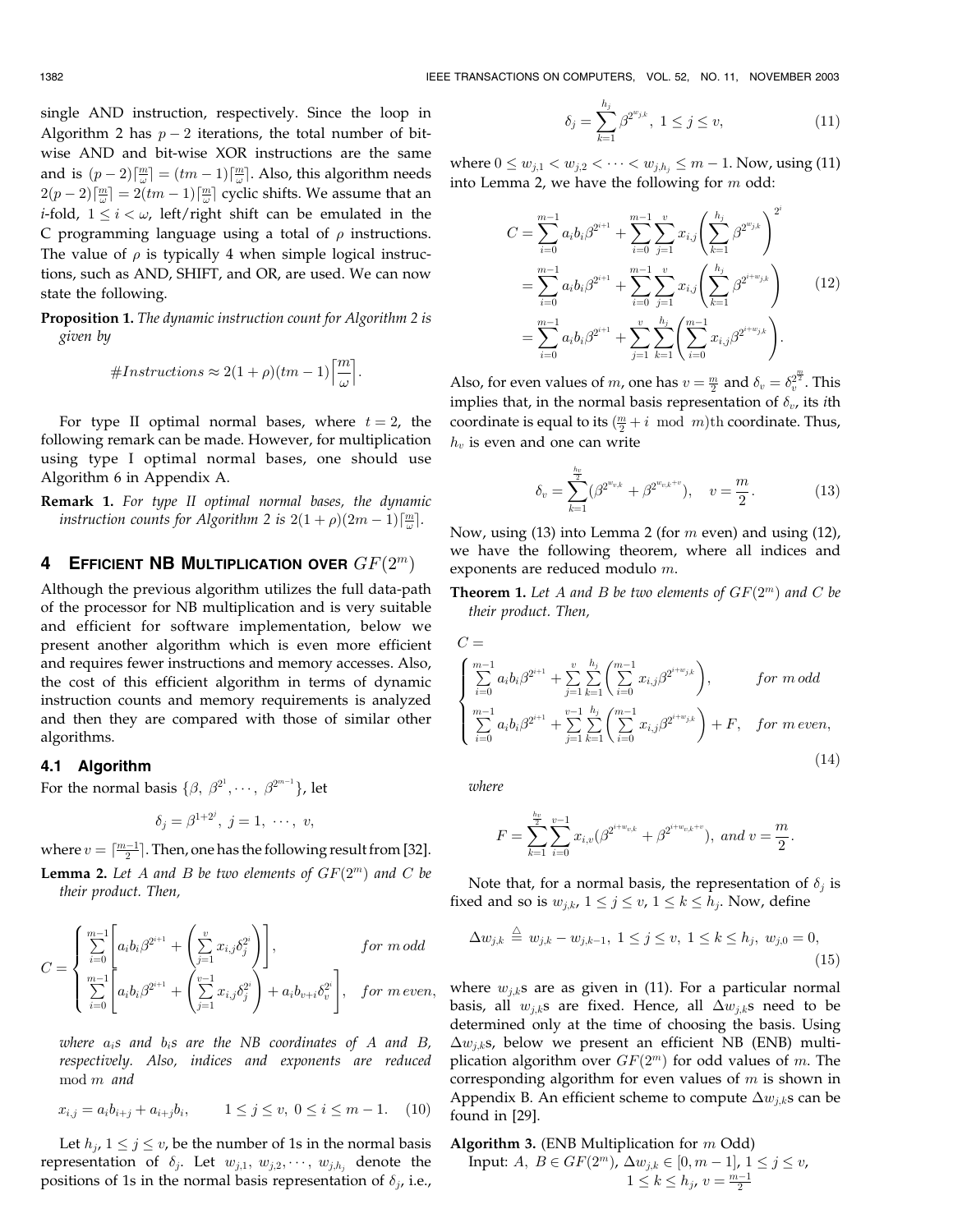TABLE 3 Contents of Variables in Algorithm 3 for Multiplication of  $A = (01110)$  and  $B = (10101)$ 

| $\jmath$                 | $S_A$ | $S_B$ | $T_A$ | $T_B$ | $\boldsymbol{k}$ | $\Delta w_{j,k}$ | R     | C     |
|--------------------------|-------|-------|-------|-------|------------------|------------------|-------|-------|
| $\overline{\phantom{a}}$ | 01110 | 10101 |       |       |                  | -                |       | 00010 |
|                          | 11100 | 01011 | 01010 | 10100 |                  |                  | 11110 |       |
|                          |       |       |       |       | $\mathbf{1}$     | $\theta$         | 11110 | 11100 |
|                          |       |       |       |       | $\overline{2}$   | 3                | 11011 | 00111 |
|                          | 11001 | 10110 | 00110 | 10001 |                  |                  | 10111 |       |
| $\overline{2}$           |       |       |       |       | 1                | 3                | 11110 | 11001 |
|                          |       |       |       |       | $\overline{2}$   |                  | 01111 | 10110 |

Output:  $C = AB$ 

1. Initialize 
$$
C := A \odot B
$$
,  $S_A := A$ ,  $S_B := B$ 

- 2.  $C \gg 1$
- 3. For  $j = 1$  to  $v \in$
- 4.  $S_A \ll 1, S_B \ll 1$
- 5.  $T_A := A \odot S_B$ ,  $T_B := B \odot S_A$
- 6.  $R := T_A + T_B$
- 7. For  $k = 1$  to  $h_i$  {
- 8.  $R \gg \Delta w_{i,k}$
- 9.  $C := C + R$
- 10. }
- 11. }

In the above algorithm, shifted values of  $A$  and  $B$  are stored in  $S_A$  and  $S_B$ , respectively. In line 6,  $R \in GF(2^m)$ contains  $(x_{0,j}, x_{1,j}, \dots, x_{m-1,j})$ , i.e.,  $\sum_{i=0}^{m-1} x_{i,j} \beta^{2^i}$ . Also, the right cyclic shift of R in line 8 corresponds to  $\sum_{m-1}^{m-1} x^{(2^{i+w_{jk}})}$  A fter the final iteration C is the normal  $\sum_{i=0}^{m-1} x_{i,j} \beta^{2^{i+w_{j,k}}}$ . After the final iteration, C is the normal basis representation of the required product AB. To illustrate the operation of the above algorithm and compare it with the previous algorithm, we present Example 1 as follows.

**Example 2.** Consider the finite field  $GF(2^5)$  generated by the irreducible polynomial  $F(z) = z^5 + z^2 + 1$  and let  $\alpha$ be its root, i.e.,  $F(\alpha) = 0$ . We choose  $\beta = \alpha^5$ , then  $\{\beta, \beta^2, \beta^4, \beta^8, \beta^{16}\}\$ is a type 2 GNB. Here,  $m = 5$  and  $v = \frac{5-1}{2} = 2$ . Using Table 2 in [24], one has

$$
\begin{aligned}\n\delta_1 &= \beta^3 = \beta + \beta^8, & h_1 &= 2, & [w_{1,k}]_{k=1}^{h_1} &= [0, 3], \\
\delta_2 &= \beta^5 = \beta^8 + \beta^{16}, & h_2 &= 2, & [w_{2,k}]_{k=1}^{h_2} &= [3, 4].\n\end{aligned}
$$

Let

$$
A = \beta^2 + \beta^4 + \beta^8 = (01110)
$$

and

$$
B = \beta + \beta^4 + \beta^{16} = (10101),
$$

which are the same two field elements we used in Example 1. Table 3 shows contents of various variables of the algorithm as they are updated (see Table 2 for comparison). The row with  $j$  being "-" is for the initialization step (i.e., line 1) of the algorithm.

As can be seen in Algorithm 3, all  $\Delta w_{j,k}$ s have to be precomputed and it is done only once when the basis is chosen. In the above example, they are determined by

calculating  $\delta_i$ s, which is essentially a multiplication process all by itself. For this multiplication, one can use either Algorithm 1 or Algorithm 2.

# 4.2 Cost and Comparison

In an effort to determine the cost of Algorithm 3, we give the dynamic instruction counts for its software implementation. We also consider the number of memory accesses to read the precomputed values of  $\Delta w_{i,k}$ . For software implementation of the above algorithm, one would heavily rely on instructions, such as, XOR, AND, and others which can be used to emulate cyclic shifts (in the C like programming language). XOR instructions are needed in lines 6 and 9, which are repeated v and  $\sum_{j=1}^{v} h_j$  times, respectively. Since  $v = \frac{m-1}{2}$  and  $\sum_{j=1}^{v} h_j = \frac{C_N - 1}{2}$  [18], the total number of XOR instructions is  $\frac{1}{2}(C_N + m - 1)\lceil \frac{m}{\omega} \rceil$ . Because of the  $\odot$  operations in lines 1 and 5, one can also see that the above algorithm requires  $m[\frac{m}{\omega}]$  AND instructions. We assume that each *i*-fold cyclic shift,  $1 \leq i \leq m-1$ , in lines 2, 4, and 8 needs  $\rho[\frac{m}{\omega}]$  instructions, where  $\rho$  is as defined earlier. In Algorithm 3, the number of cyclic shifts in lines 2, 4, and 8 are 1, 2v, and  $\sum_{j=1}^{v} h_j$ , respectively. Thus, the total number of cyclic shifts in this algorithm is  $1 +$  $2v + \sum_{j=1}^{v} h_j = \frac{1}{2}(C_N + 2m - 1)$  and, so, the total number of instructions to emulate cyclic shifts used in Algorithm 3 is  $\frac{\rho}{2}$  $(C_N + 2m - 1)\left[\frac{m}{\omega}\right]$ . Based on the above discussion, we have the following.

Proposition 2. The dynamic instruction count for Algorithm 3 is given by

#Instructions 
$$
\approx \left(\frac{1+\rho}{2}C_N + \frac{3+2\rho}{2}m - \frac{2+\rho}{2}\right)\left[\frac{m}{\omega}\right].
$$
 (16)

It is noted that the type I ONB only exists when  $m$  is even. For this type of bases, an algorithm and its instruction count are presented in Appendix B. For type II ONBs, where the value of  $m$  is odd, one can obtain the total instruction for Algorithm 3 by substituting  $C_N = 2m - 1$ into (16). However, for the even values of  $m$ , where type II ONBs exist, one can use an algorithm presented in Appendix B to further reduce the instruction count. Now, we can state the following.

Remark 2. The dynamic instruction count for ENB multiplication algorithm when the finite field is defined for type II optimal normal bases is at most  $((2.5 + 2\rho)m - (1.5 + \rho))\lceil \frac{m}{\omega} \rceil$ .

For software implementation of Algorithm 3, if the loops are not unrolled and the values of  $\Delta w_{j,k}$ s are not hardcoded, one needs to store  $\Delta w_{j,k}$ ,  $1 \le j \le v$ ,  $1 \le k \le h_j$ . Since the total number of  $\Delta w_{j,k}$ s is  $\sum_{j=1}^{v} h_j$  and each  $\Delta w_{j,k}$  $[0, m-1]$  needs  $\lceil \log_2 m \rceil$  bits of memory, a total of about  $\frac{C_N-1}{2}\lceil \log_2 m \rceil$  bits of memory is needed to store the precomputed  $\Delta w_{i,k}$ s.

Table 4 compares the number of dynamic instructions of the three algorithms we have described so far. As can be seen in Table 4, both our proposed schemes (i.e., Algorithms 2 and 3) are superior to the conventional bitlevel multiplication scheme (i.e., Algorithm 1). Also, this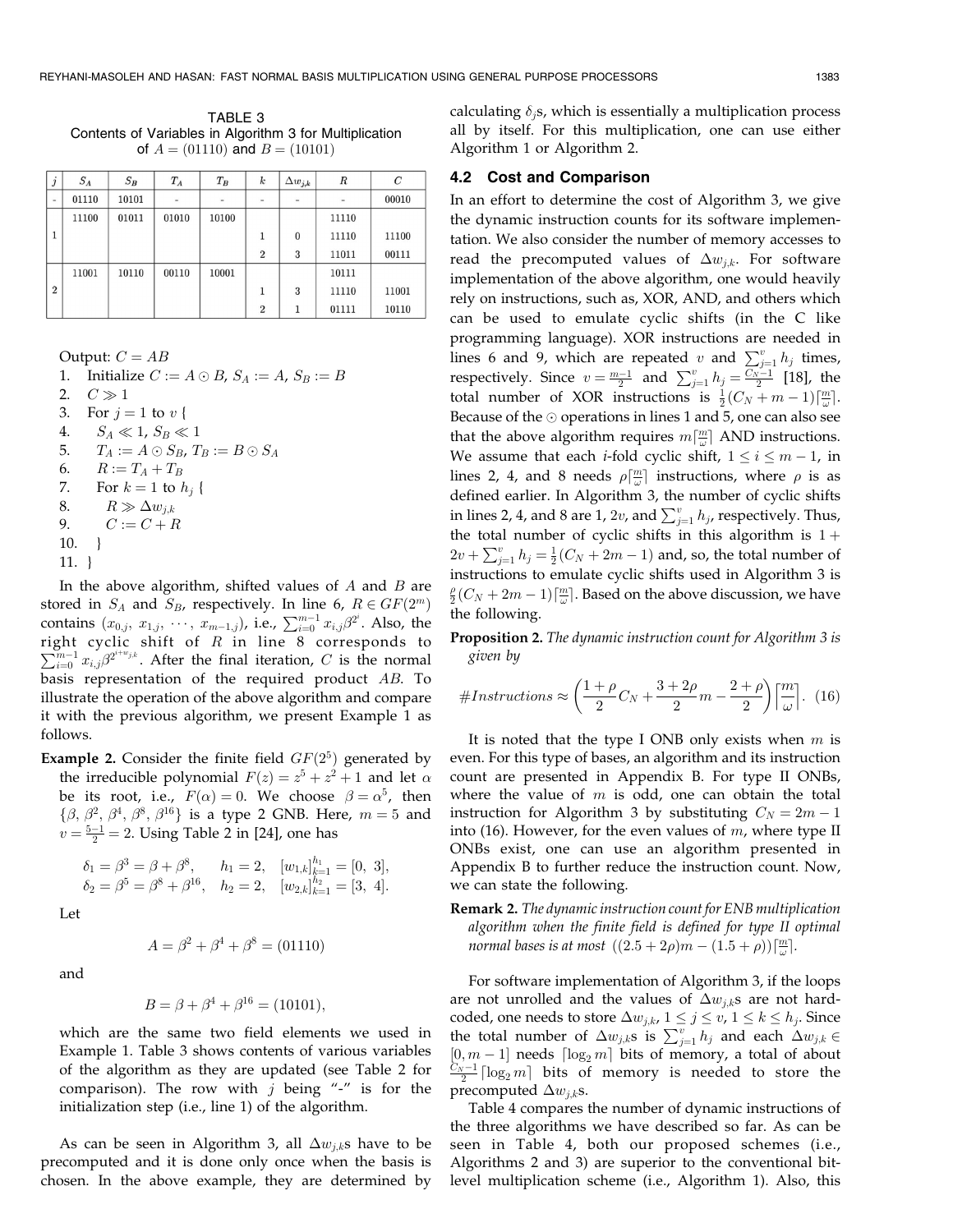TABLE 4 Generic Comparison of Multiplication Algorithms in Terms of Number of Instructions and Memory Requirements

| Algorithms                   |                                                                | $#$ Instructions                                  | Memory                                                                        |                                        |                   |
|------------------------------|----------------------------------------------------------------|---------------------------------------------------|-------------------------------------------------------------------------------|----------------------------------------|-------------------|
|                              | XOR.                                                           | <b>AND</b>                                        | Others                                                                        | Size in bits                           | # Accesses        |
| Alg.1                        | $\frac{1}{4}m (tm-1)$                                          | $m (tm - 1)$                                      | $2\rho m \left[\frac{m}{\omega}\right]$                                       | $(tm-1)\lceil \log_2 m \rceil$         | $2m(tm-1)$        |
| Alg. $2$                     | $(tm-1)\left[\frac{m}{\omega}\right]$                          | $(tm-1)\left\lceil \frac{m}{\omega} \right\rceil$ | $2\rho (tm-1)\left[\frac{m}{\omega}\right]$                                   | $\frac{tm}{2}$ [log <sub>2</sub> m]    | $t_{m}$           |
| Alg. 3                       | $\frac{1}{2}(C_N+m-2)\left\lceil \frac{m}{\omega}\right\rceil$ | $m\left\lceil \frac{m}{\omega}\right\rceil$       | $\frac{\rho}{2}\left(C_N+2m-1\right)\left\lceil \frac{m}{\omega}\right\rceil$ | $\frac{C_N-1}{2}$ [log <sub>2</sub> m] | $\frac{C_N-1}{2}$ |
| Ratio of<br>Alg. 2 to Alg. 3 | $\approx \frac{2t}{t+1}$                                       | $\approx t$                                       | $\approx \frac{4t}{t+1}$                                                      | $\approx$ 1                            | $\approx 2$       |

table gives memory sizes and numbers of memory accesses of these algorithms. The final row of this table gives approximate improvement factors of Algorithm 3 to Algorithm 2. A more detailed comparison of these two algorithms is given in Table 5 and for the five binary fields recommended by NIST for ECDSA (elliptic curve digital signature algorithm) [26].

These algorithms have been coded in software using the C programming language. Table 5 also shows timing (in  $\mu s$ ) for these codes executed on Pentium III 533 MHz PC. The PC has 64 M bytes of RAM, 32 K bytes of L1 cache, and 512 K bytes of L2 cache. Our codes are parameterized in the sense that they can be used for various  $m$  and  $t$  without major modifications. For high speed implementation, the codes can be optimized for special values of  $m$  and  $t$ .

Agnew et al. in [1] have proposed a bit-serial architecture for the NB multiplication. Although their work has been targeted to hardware implementation, the main idea can be used for software implementation similar to the vector-level method proposed here. For such a software implementation of [1], one would require  $(C_N - 1)\left\lfloor \frac{m}{\omega} \right\rfloor$  XOR instructions,  $m\left[\frac{m}{\omega}\right]$  AND instructions, and  $\rho(C_N + m - 1)\left[\frac{m}{\omega}\right]$  other instructions. Thus, the dynamic instruction count would be  $(\rho+1)(C_N+m-1)\left[\frac{m}{\omega}\right]$ , which is about twice that in Algorithm 3 (see Proposition 2). In [32], one can find software implementation of the NB multiplication for two special cases, namely, two optimal normal bases. The method used in [32] is similar to that of the NB multiplication of [1].

Very recently, another NB multiplication algorithm suitable for software implementation has been proposed [24]. This algorithm is quite different from the ones discussed here. It uses much more memory, but, with respect to computational time, it is expected to be better than the algorithm presented here and it is possible to combine the work of [24] with that of this article to further improve the performance of NB multiplication in software.

Some of the recently proposed polynomial basis multiplication algorithms, for example, [9], [17], create a look-up table on the fly based on one of the inputs (say  $A$ ) and yield significant speed-ups by processing a group of bits of the other input (i.e.,  $B$ ) at a time. At this point, it is not clear whether such a group-level processing of  $B$  can be incorporated into our Algorithm 3. However, if  $m$  is a composite number, then one can essentially achieve a similar kind of group-level processing by performing computations in the subfields. This idea is explored in the following section.

# 5 EFFICIENT COMPOSITE FIELD NB MULTIPLICATION ALGORITHM

In this section, we consider multiplications in the finite field  $GF(2<sup>m</sup>)$ , where *m* is a composite number. These fields are referred to as composite fields and have been used in the recent past to develop efficient multiplication schemes [26], [27]. When these fields are to be used for elliptic curve crypto-systems, one must choose  $m$  such that its cofactors

TABLE 5

Comparison of the Proposed Algorithms for Binary Fields Recommended by NIST for ECDSA Applications ( $\omega = 32$ ,  $\rho = 4$ )

|                  |                  |                  |       |            |         |                  | Algorithm 2, |        |            |               |       |     |     |  |
|------------------|------------------|------------------|-------|------------|---------|------------------|--------------|--------|------------|---------------|-------|-----|-----|--|
|                  |                  | Parameters       |       |            |         |                  | Algorithm 3  |        |            |               |       |     |     |  |
|                  |                  |                  |       |            |         | $#$ Instructions |              |        | Memory     | Actual timing |       |     |     |  |
| $\boldsymbol{m}$ | $\boldsymbol{t}$ | $\boldsymbol{u}$ | $C_N$ | <b>XOR</b> | AND     | Others/ $\rho$   | Total        | Size   | # Accesses | in $\mu s$    | Ratio |     |     |  |
| 163              | $\overline{4}$   | 149              | 645   | 3906,      | 3906,   | 7812.            | 39060,       | 2608,  | 652.       | 307,          | 3.1   |     |     |  |
|                  |                  |                  |       |            | 2418    | 978              | 2910         | 15036  | 2576       | 322           | 99    |     |     |  |
| 233              | $\overline{2}$   | 466              | 465   | 3720,      | 3720,   | 7440.            | 37200,       | 1864.  | 466,       | 346,          | 2.75  |     |     |  |
|                  |                  |                  |       |            |         |                  | 2784         | 1864   | 3720       | 19528         | 1856  | 232 | 126 |  |
| 283              | 6                | 398              | 1677  | 15273,     | 15273,  | 30546,           | 152730,      | 7641,  | 1698,      | 1005,         | 3.16  |     |     |  |
|                  |                  |                  |       | 8811       | 2547    | 10089            | 51714        | 7542   | 838        | 318           |       |     |     |  |
| 409              | $\overline{4}$   | 316              | 1629  | 21255,     | 21255,  | 42510,           | 212550.      | 7362,  | 1636,      | 1466,         | 3.1   |     |     |  |
|                  |                  |                  |       | 13234      | 5317    | 15899            | 82147        | 7326   | 814        | 473           |       |     |     |  |
| 571              | 10               | 3421             | 5637  | 102762.    | 102762, | 205524.          | 1027620.     | 28550. | 5710.      | 8423,         | 2.86  |     |     |  |
|                  |                  |                  |       | 55854      | 10278   | 61002            | 310140       | 28180  | 2818       | 2949          |       |     |     |  |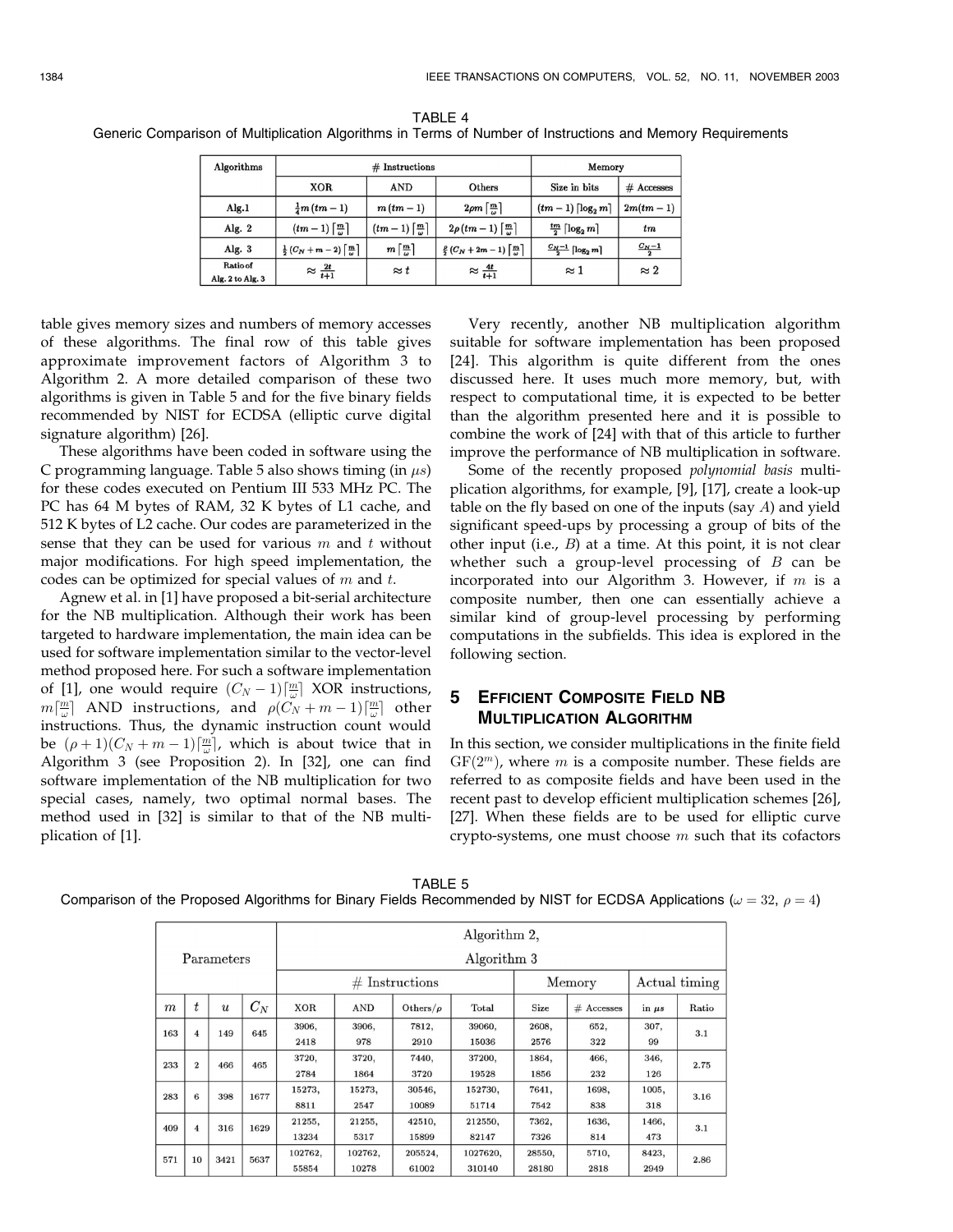are large enough to resist the attack described by Galbraith and Smart [6], [34]. The composite fields which are not vulnerable against the known attacks for elliptic curve crypto-systems are presented in [20], [5].

#### 5.1 Algorithm

Let us introduce the following lemma from [21] which is used for constructing a composite field normal basis.

**Lemma 3 [21].** Let  $gcd(m_1, m_2) = 1$ . Let  $N_1 = \{\beta_1^{2^j} \mid 0 \le j \le n\}$  $m_1 - 1$ } be a normal basis of  $GF(2^{m_1})$  over  $GF(2)$ . Then,  $N_1$ is also a normal basis of  $GF(2^{m_1m_2})$  over  $GF(2^{m_2})$ .

Here, we consider composite fields with only two prime factors (i.e., both  $m_1$  and  $m_2$  are prime). This is particularly important for elliptic curve crypto-systems. For such systems in today's security applications, the values of  $m$ appear to be in the range of 160 to several hundred only (571 as given in [25]). To avoid the attack of [6], one, however, may like to choose  $m$  such that it has no small factors such as 2, 3, 5, 7, 11 (see [20] for secure composite values of  $m \in [160, 600]$ . This basically makes one choose m as the product of two primes. Thus, in the following, we give all equations and algorithms for odd degrees. The reader can easily extend it for even degrees using the results of the previous section. Also, the parameters, namely,  $\delta_j$ ,  $h_j$ ,  $v$ ,  $\beta$ , and  $\Delta w_{j,k}$  of the previous section are used here in the context of the subfields  $GF(2^{m_1})$  and  $GF(2^{m_2})$  by putting an extra sub/superscript, for example,  $\delta_j^{(1)}$  for  $GF(2^{m_1})$  and  $\delta_j^{(2)}$ for  $GF(2^{m_2})$ .

Let A and B be two elements of  $GF(2^{m_1})$  over  $GF(2)$  and C be their product. Then,we have the following from [28]:

$$
C = \sum_{i=0}^{m_1-1} a_i b_i \beta_1^{2^i} + \sum_{j=1}^{v_1} \sum_{k=1}^{h_j^{(1)}} \left( \sum_{i=0}^{m_1-1} y_{i,j} \beta_1^{2^{i+w_{j,k}^{(1)}}} \right), \text{ for } m_1 \text{ odd,}
$$
\n(17)

where

$$
y_{i,j} = (a_i + a_{i+j})(b_i + b_{i+j}), \ 1 \le j \le v_1, \ 0 \le i \le m_1 - 1,
$$
  

$$
v_1 = \frac{m_1 - 1}{2}, \ \beta_1^{2^{j+1}} = \sum_{k=1}^{h_j^{(1)}} \beta_1^{2^{w_{j,k}^{(1)}}}.
$$

By combining Lemma 3 with (17), the following is obtained:

**Lemma 4.** Let  $A = (A_0, A_1, \dots, A_{m_1-1})$  and  $B =$  $(B_0, B_1, \dots, B_{m_1-1})$  be two elements of  $GF(2^{m_1m_2})$  over  $GF(2^{m_2})$  and C be their product. Then,

$$
C = \sum_{i=0}^{m_1-1} A_i B_i \beta_1^{2^i} + \sum_{j=1}^{v_1} \sum_{k=1}^{h_j^{(1)}} \left( \sum_{i=0}^{m_1-1} Y_{i,j} \beta_1^{2^{i+w_{j,k}^{(1)}}} \right), \text{for } m_1 \text{ odd},
$$
\n(18)

where

$$
Y_{i,j} = (A_i + A_{i+j})(B_i + B_{i+j}), \ 1 \le j \le v_1, \ 0 \le i \le m_1 - 1,
$$
\n(19)

$$
A_i = (a_{i,0}, a_{i,1}, \cdots, a_{i,m_2-1}),
$$
  
\n
$$
B_i = (b_{i,0}, b_{i,1}, \cdots, b_{i,m_2-1}) \in GF(2^{m_2})
$$

are subfield coordinates of A and B.

Lemma 4 leads to an algorithm for multiplication in composite fields using normal bases. The algorithm is stated below.

Algorithm 4. (ECFNB Multiplication of  $GF(2^{m_1m_2})$  over  $GF(2^{m_2})$ 

Input:  $A, B \in GF(2^m)$ ,  $\Delta w_{j,k}^{(1)} \in [0, m_1 - 1]$ ,  $1 \le j \le v_1$ ,  $v_1 = \frac{m_1-1}{2}$ ,  $1 \leq k \leq h_j^{(1)}$ Output:  $C = AB$ 1. Initialize  $C := A \otimes B$ ,  $S_A := A$ ,  $S_B := B$ 2. For  $j = 1$  to  $v_1$  { 3.  $S_A \ll m_2$ ,  $S_B \ll m_2$ 4.  $T_A := A + S_A$ ,  $T_B := B + S_B$ 5.  $R := T_A \otimes T_B$ 6. For  $k = 1$  to  $h_j^{(1)}$  { 7.  $R \gg m_2 \Delta w_{j,k}^{(1)}$ 8.  $C := C + R$ 9. } 10. } In lines 1 and 5 of Algorithm 4,

$$
A \otimes B = (A_0 B_0, A_1 B_1, \cdots, A_{m_1-1} B_{m_1-1})
$$

denotes parallel subfield multiplications of A and B. This subfield multiplication can be implemented with an extension of Algorithm 3 such that it produces  $m_1$  subfield multiplications over  $GF(2^{m_2})$ . This is shown in Algorithm 5, where  $A \triangleright i$  (resp.  $A \triangleleft i$ )  $0 \leq i \leq m_2 - 1$ , denotes an *i*-fold right (resp. left) subfield cyclic shift of all subfield elements of A, i.e.,  $A_0$ ,  $A_1$ ,  $\dots$ ,  $A_{m_1-1}$ , respectively.

Algorithm 5. (Parallel Subfield Multiplication over  $GF(2^{m_2})$ Input:  $A, B \in GF(2^m)$ ,  $\Delta w_{j,k}^{(2)} \in [0, m_2 - 1]$ ,  $1 \le j \le v_2$ ,  $1 \leq k \leq h_j^{(2)}$ ,  $v_2 = \frac{m_2-1}{2}$ Output:  $\dot{C} = A \otimes B$ 1. Initialize  $C := A \odot B$ ,  $S_A := A$ ,  $S_B := B$ 2.  $C \triangleright 1$ 3. For  $j = 1$  to  $v_2$  { 4.  $S_A \triangleleft 1, S_B \triangleleft 1$ 5.  $T_A := A \odot S_B$ ,  $T_B := B \odot S_A$ 6.  $R := T_A + T_B$ 7. For  $k = 1$  to  $h_j^{(2)}$  { 8.  $R \triangleright \Delta w_{j,k}^{(2)}$ 9.  $C := C + R$ 10. }

$$
11. \ \}
$$

### 5.2 Cost

In order to obtain the cost of Algorithm 4, we need to evaluate the cost of Algorithm 5, which is called  $1 + v_1 =$  $\frac{m_1+1}{2}$  times by the former. Like Algorithm 3, one can determine the dynamic instruction counts of Algorithm 5 to be  $\frac{1}{2}(C_2 + m_2 - 2)$  XOR,  $m_2$  AND, and  $\frac{1}{2}(C_2 + 2m_2 - 1)$ others to emulate cyclic shifts. The total cost of Algorithm 4 also depends on how subfield elements, each of  $m_2$  bits, are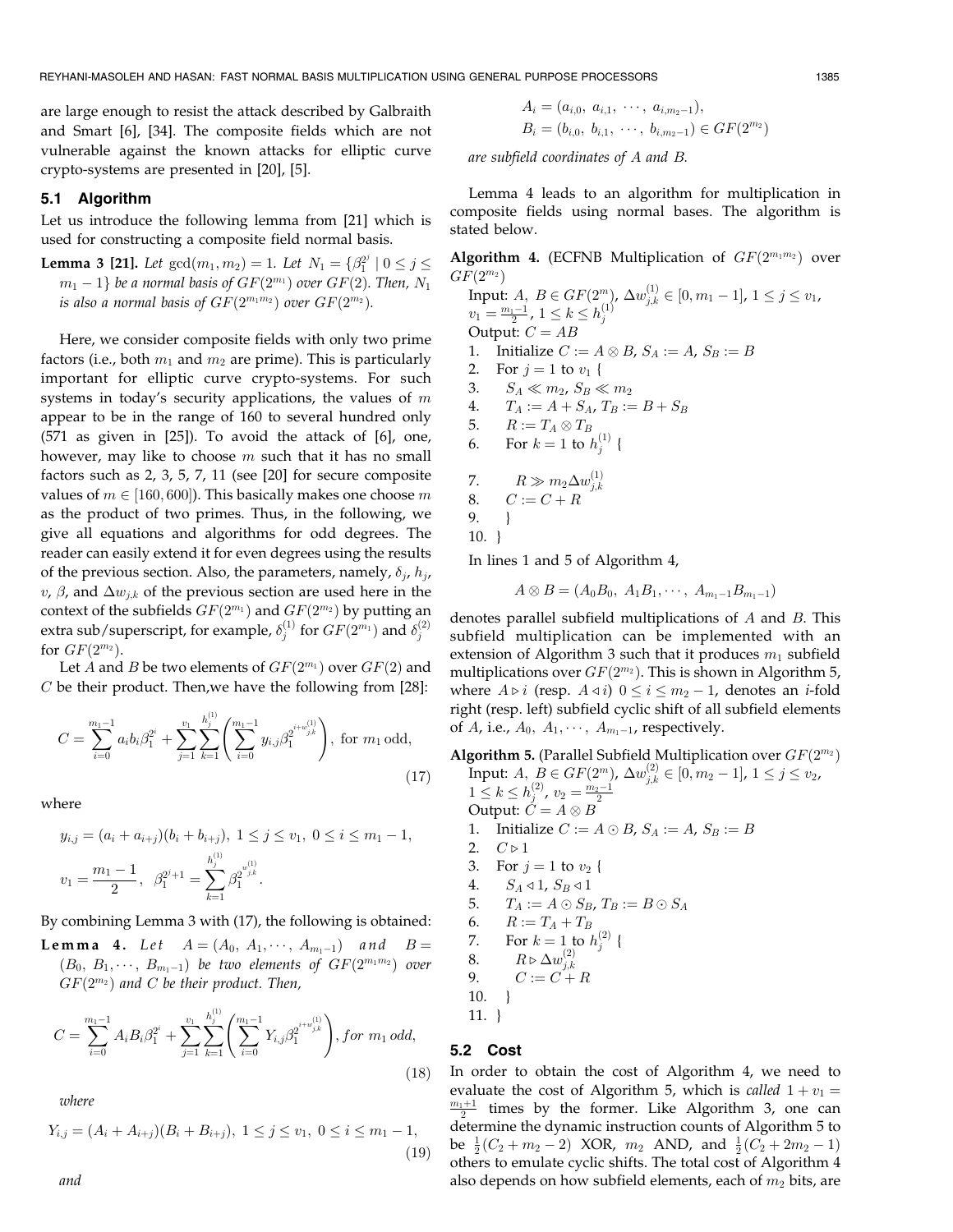|                  | XOR.         | $\frac{m_1}{2} \left[ (C_1 + 2m_1 - 3) + \frac{(m_1+1)}{2} (C_2 + m_2 - 2) \right]$     |
|------------------|--------------|-----------------------------------------------------------------------------------------|
| $#$ Instructions | AND          | $m_1 m_2 (m_1 + 1)$                                                                     |
|                  | Others       | $\frac{\rho m_1}{4}(m_1+1)(C_2+2m_2-1)$                                                 |
| Memory           | Size in bits | $\frac{C_1-1}{2} \left[ \log_2 m_1 \right] + \frac{C_2-1}{2} \left[ \log_2 m_2 \right]$ |
|                  | $#$ Accesses | $\frac{C_1-1}{C_2+1}+\frac{(m_1+1)(C_2-1)}{C_2+1}$                                      |

TABLE 6 Cost of Algorithm 4

TABLE 7 Cost of Algorithm 4 for Certain Composite Fields ( $\rho = 4$ )

|                  |                | Parameters     |       |                |            | #          | Instructions |             | Memory       | Actual timing |              |
|------------------|----------------|----------------|-------|----------------|------------|------------|--------------|-------------|--------------|---------------|--------------|
| $\boldsymbol{m}$ | m <sub>1</sub> | m <sub>2</sub> | $C_1$ | C <sub>2</sub> | <b>XOR</b> | <b>AND</b> | Others       | $\rm Total$ | Size in bits | $#$ Accesses  | $(in \mu s)$ |
| 299              | 13             | 23             | 45    | 45             | 3445       | 2093       | 16380        | 21918       | 198          | 176           | 114          |
| 377              | "              | 29             | ,7    | 57             | 4264       | 2639       | 20748        | 27651       | 228          | 218           | 150          |
| 391              | 17             | 23             | 81    | 45             | 6001       | 3519       | 27540        | 37060       | 310          | 238           | 188          |
| 437              | 19             | "              | 117   | "              | 7714       | 4370       | 34200        | 46284       | 400          | 278           | 249          |
| 493              | 17             | 29             | 81    | 57             | 7378       | 4437       | 34884        | 46699       | 340          | 292           | 242          |
| 551              | 19             | "              | 117   | "              | 9424       | 5510       | 43320        | 58254       | 430          | 338           | 309          |

TABLE 8 Comparison of Algorithm 4 of This Paper with Algorithm 6 of [3] for  $m_1 = 2^e$  and  $m_2 = n$ ,  $gcd(2, n) = 1$ 

|                                |                             | Algorithm 6 of [3]   Algorithm 4 of this article |
|--------------------------------|-----------------------------|--------------------------------------------------|
| # of $GF(2^n)$ multiplications | $A^e$                       | $4^e+2^e$                                        |
| # of $GF(2^n)$ additions       | $2 \cdot 4^e - 2 \cdot 2^e$ | $4^e + 2^{e-1}(C_1 - 3)$                         |

stored in registers. For the sake of simplicity, we assume that an element of  $GF(2^{m_2})$  is stored in one  $\omega$ -bit register (for software implementation of elliptic curve cryptosystems with both  $m_1$  and  $m_2$  being prime, most general purpose processors would have  $\omega$  bit registers where  $\omega \ge m_2$ ). For  $\omega = 24$  and 32, the best values of  $m_2$  are those which have ONBs, i.e., 23 and 29, respectively. Thus, each element of  $GF(2<sup>m</sup>)$  needs  $m<sub>1</sub>$  registers and the cyclic shifts in lines 3 and 7 of Algorithm 4 are almost free of cost (or at best register renaming). Based on this assumption, we give the dynamic instruction counts of Algorithm 4 in Table 6. In this table,  $\rho$  is the number of instructions needed for one subfield cyclic shift in each register and it is four in the C programming language.

Table 7 shows the number of instructions and memory requirements of Algorithm 4 for six different composite fields. These six fields are obtained by combining three  $m_1$ s and two  $m_2$ s. Based on Table 1 of [20], these fields are not vulnerable against the known attacks. Algorithm 4 is also coded for these composite fields using the C programming language. The actual timing (in  $\mu$ s) of Algorithm 4 executed on Pentium III 533 MHz PC is also shown in Table 7. In order to obtain parameters of the finite fields  $GF(2^{m_1})$  and  $GF(2^{m_2})$  used in Algorithm 4, we have used Table 10 and

Table 11 of [29]. The results are presented in Table 9 of Appendix C.

## 5.3 Comparison and Comments

#### 5.3.1 Normal Basis Multipliers

In order to compare the cost of Algorithm 4 with that of Algorithm 6 of [3] which uses  $m = n \cdot 2^e$ , one can let  $m_1 = 2^e$ and  $m_2 = n$ ,  $gcd(2, n) = 1$ . The condition that  $gcd(2, n) = 1$ . enables us to use Algorithm 4; however, it is not needed for Algorithm 6 of [3]. In [3], the complexity of  $GF(2<sup>m</sup>)$  multiplication is given in terms of the number of subfield, i.e.,  $GF(2<sup>n</sup>)$ , operations. Table 8 compares the number of subfield operations required in Algorithm 4 and that in [3]. In this table, our composite field multiplication algorithm requires  $\frac{m_1(m_1+1)}{2} = \frac{4^e+2^e}{2}$  and  $\frac{m_1}{2}(C_1+2m_1-3) = 4^e+2^{e-1}(C_1-3)$ subfield multiplications and subfield additions, respectively. Since the subfield multiplication is more costly than the subfield addition, our proposed algorithm has about half of the computational complexity of the algorithm presented in [3].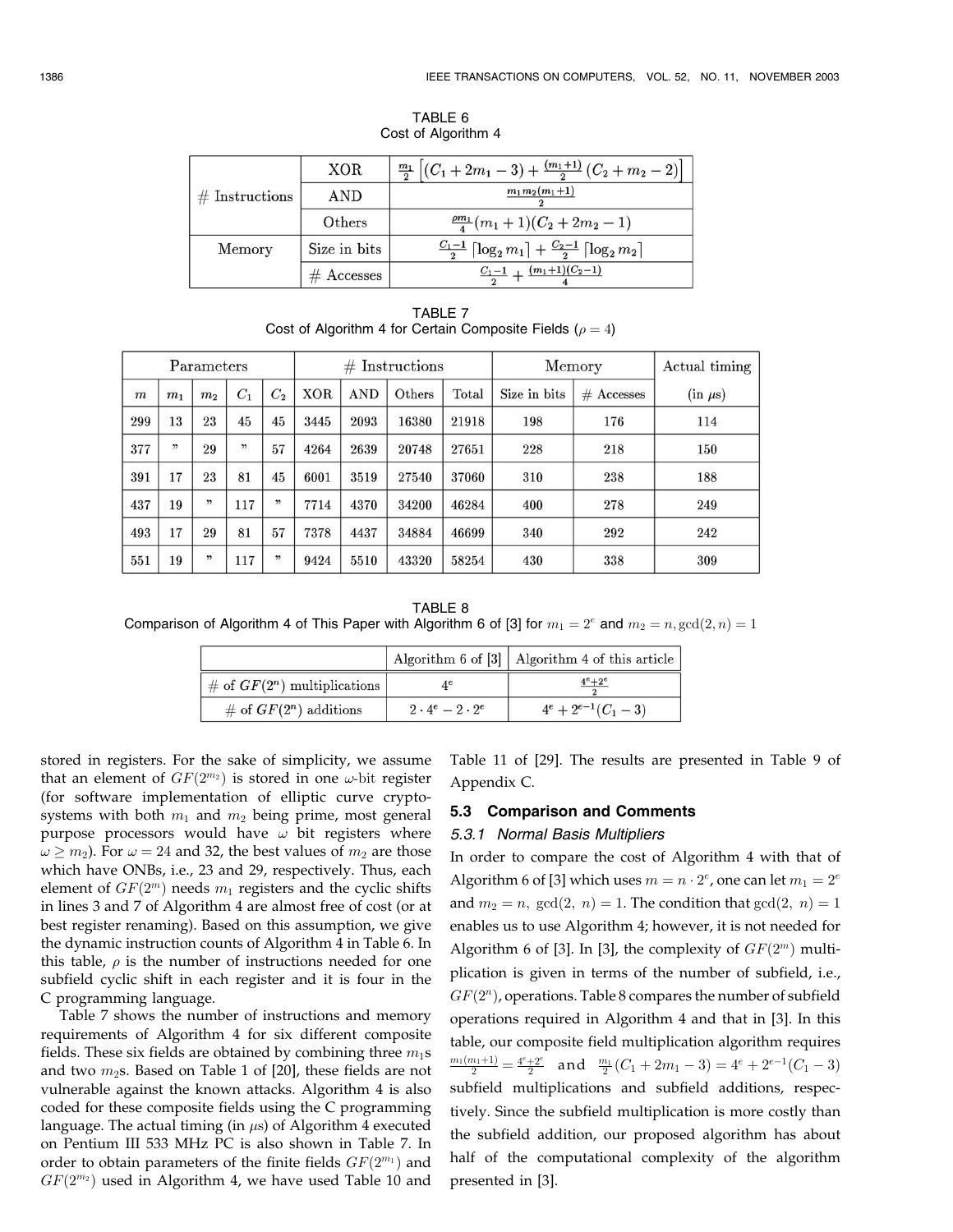#### 5.3.2 Multipliers Based on Polynomial and Dual Bases

In addition to normal bases, in the literature at least two other types of bases, namely, polynomial and dual bases, have received considerable attention for implementation of multipliers over  $GF(2^m)$  [33], [16], [8], [15]. Multiplication algorithms that use these two types of bases usually have regular structures and can easily take advantage of fixed irreducible polynomials, which define the fields. In addition, they can also be made to operate in digit serial fashion to provide improved performance (perhaps at the cost of some memory [9]). As a result, dual and/or polynomial basis multipliers can be faster than a normal basis multiplier (e.g., Algorithm 4). For the purpose of illustration, below we mention three pertinent multipliers where the values of m are composite.

Schroeppel et al. in [33] obtained  $112.6\mu s$  and  $7.1\mu s$  for implementing a multiplication over  $GF(2^{155})$  on Sun SPARC IPC at 25 MHz and DEC Alpha 3000 at 175 MHz, respectively. They used polynomial basis representation for their operation. Guajardo and Paar in [8] have used the Karatsuba-Ofman algorithm for field multiplication over  $GF((2^{16})^{11})$ . Their  $176 \times 176$  bit multiplication uses polynomial basis representation and requires  $38.56\mu s$  on the DEC Alpha 3000 platform at 175 MHz. Also, Lee and Lim have presented a  $GF(2<sup>m</sup>)$  multiplication algorithm in [16] using a special type of dual basis called circular dual basis. The circular dual basis of  $GF(2^m)$  exists only for the values of m where a type I optimal normal basis exists. Their multiplication method has been implemented on Pentium 133 MHz and requires  $50\mu s$ for the multiplication in  $GF(2^{178})$ .

In each of the three cases above, the field dimension has a small prime factor (i.e., 5 for [33], 2 for both [8] and [16]). The algorithm of [33] does not make use of the small factor 5, but yields a high speed multiplier by carefully choosing the irreducible polynomial (namely,  $x^{155} + x^{62} + 1$ ) to define the field. In our implementation, we have restricted the smallest factor to be 13 or more. A smaller factor is expected to improve the timing results reported in Table 7 (perhaps at the expense of reduced level of security for certain fields). Also, for  $m = 178$ , one can use type 1 optimal normal basis to speed up the multiplication for which an algorithm is included in Appendix B.

As can be seen from the above discussions, various authors have reported the timing results of their multipliers using different computing platforms and parameters. A fair comparison solely based on timing results is therefore difficult. Nevertheless, software implementation of NB multiplication is important. Such an implementation is crucial in the point halving and add algorithm for elliptic curve point multiplication [13]. It is also very useful for the Frobenius endomorphism used with Koblitz curve-based crypto-systems. Thus, the work presented in this article is a step forward in this direction.

# 6 CONCLUSIONS

In this paper, a number of software algorithms for normal basis multiplication over  $GF(2<sup>m</sup>)$  have been presented. Both Algorithms 2 and 3 make maximal use of the full width of the data-path of the processor on which the software is to be executed and they provide significant speed-ups compared to the conventional bit-level multiplication scheme (i.e., Algorithm 1). Algorithms 2 and 3 are particularly suitable if  $m$  is a prime. Such values of  $m$  are of importance, especially for designing high-speed crypto-systems based on Koblitz curves and for protecting elliptic curve crypto-systems against the attack of Galbraith and Smart [6]. Both Algorithms 2 and 3 have been coded for software implementation using C and our timing results show that Algorithm 3 is about 200 percent faster than Algorithm 2. These results are for those five Gaussian normal bases over the binary fields which NIST has described in their ECDSA document [25]. For the purpose of using NIST parameters, although we have presented our results for Gaussian normal bases, our algorithms are quite generic and can be used for any normal bases of  $GF(2<sup>m</sup>)$  over  $GF(2)$ .

We have also considered composite fields with  $m = m_1 \cdot m_2$ . To avoid the attack of [6] on elliptic curve crypto-systems defined over these composite fields, we choose both  $m_1$  and  $m_2$  to be prime. We have presented an algorithm (i.e., Algorithm 4) for normal basis multiplication for  $GF(2^m)$  over  $GF(2^{m_2})$ . Our results show that, for similar values of  $m$ , Algorithm 4 can be much more efficient than Algorithm 3. For example, the actual timing of Algorithm 3 is 318 microseconds for  $GF(2^{283})$ , whereas the timing of Algorithm 4 is 114 microseconds for  $GF(2^{299})$ . Composite fields also provide an added flexibility to hardware-software codesign of finite field processors. For example, Algorithm 5, which is *called* by Algorithm 4 a total of  $\frac{\overline{m_1}+1}{2}$ times, can be implemented in hardware for small values of  $m_2$  and Algorithm 4 can be embedded in a microcontroller, which would give us a high speed, yet quite flexible, normal basis multiplier over very large fields.

## APPENDIX A

## VECTOR-LEVEL NBV MULTIPLICATION FOR  $t$  ODD

In this appendix, we discuss the vector-level NB multiplication algorithm when  $t$  is odd. This algorithm, which is similar to Algorithm 2, requires the input sequence  $F(1)$ ,  $F(2)$ ,  $\cdots$ ,  $F(p-1)$  to be precomputed using (5), i.e.,

$$
F(2^i u^j \mod p) = i, \ 0 \le i \le m - 1, \ 0 \le j < t,
$$

where  $p = tm + 1$  and u is an integer of order t mod p. Since  $p$  should be prime,  $tm$  has to be an even integer. Also, t is odd, which implies that  $m$  should be even. The ith coordinate of the product  $C = AB$  can be obtained as [26]:

$$
c_i = f + \sum_{n=1}^{p-2} a_{F(n+1)+i} b_{F(p-n)+i}, \ 0 \le i \le m-1, \qquad (20)
$$

where

$$
f = \sum_{n=1}^{\frac{m}{2}} (a_{n+i-1}b_{\frac{m}{2}+n+i-1} + a_{\frac{m}{2}+n+i-1}b_{n+i-1}).
$$
 (21)

In (21),  $f \in GF(2)$  is independent of *i*. For  $1 \le n \le p-2$ , let us use the definition (6), i.e.,  $\Delta F(n) = F(n+1) - F(n) \mod m$ , where  $F(1) = 0$ . Let us introduce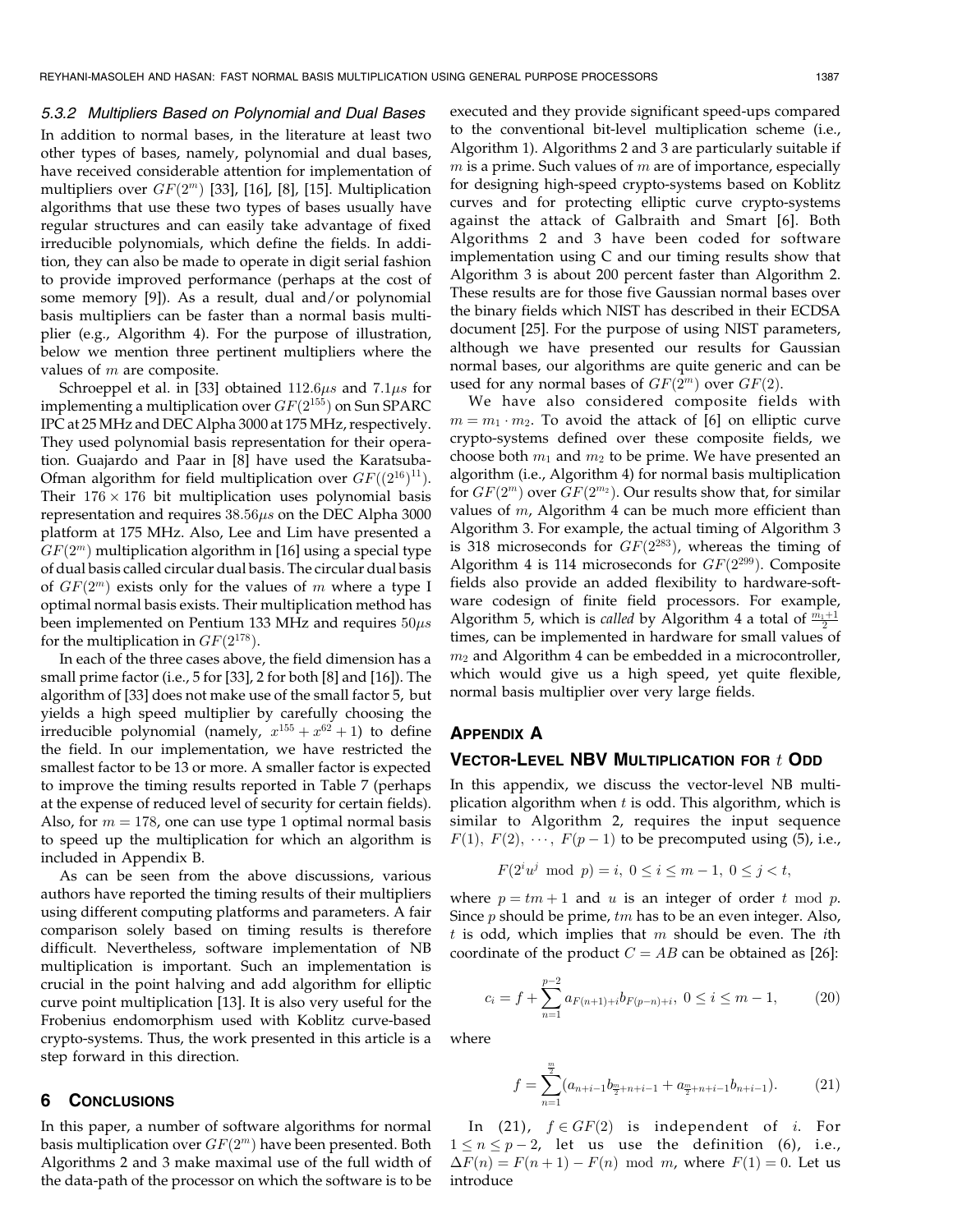TABLE 9 (a) Parameters of Type  $t$  GNBs Used in Algorithm 4 (b) Parameters of Type 2 GNBs Used in Algorithm 5 ( $t = 2$ ,  $h_j^{(2)} = 2$ )

| $m_1(u,t)$ | j              | $\Delta w^{(1)}_{j,k}$       | $h^{(1)}$               |  |  |  |  |
|------------|----------------|------------------------------|-------------------------|--|--|--|--|
|            | $\mathbf{1}$   | 0,3,1,1                      | 4                       |  |  |  |  |
|            | $\overline{2}$ | 4,4,3,1                      | 4                       |  |  |  |  |
| 13(23,4)   | $\overline{3}$ | 1,6,1,4                      | 4                       |  |  |  |  |
|            | 4              | $\overline{1,1,8,2}$         | 4                       |  |  |  |  |
|            | 5              | $\overline{1,6,1,2}$         | 4                       |  |  |  |  |
|            | 6              | $\overline{9,2}$             | $\overline{2}$          |  |  |  |  |
|            | 1              | $\overline{0,3,6,2}$         | 4                       |  |  |  |  |
|            | $\overline{2}$ | 6,1,1,1,3,4                  | 6                       |  |  |  |  |
|            | 3              | 1, 5, 3, 2, 2, 1             | 6                       |  |  |  |  |
| 17(47,6)   | 4              | $\overline{7,8}$             | $\overline{2}$          |  |  |  |  |
|            | 5              | 7,3,2,3                      | $\overline{\mathbf{4}}$ |  |  |  |  |
|            | 6              | 2,1,4,2,5,1                  | 6                       |  |  |  |  |
|            | 7              | $\overline{2,2,1,1,6,3}$     | $\boldsymbol{6}$        |  |  |  |  |
|            | 8              | 2,7,1,1,3,2                  | 6                       |  |  |  |  |
|            | $\mathbf{1}$   | 0, 2, 2, 2, 1, 4, 1, 1, 2, 3 | 10                      |  |  |  |  |
|            | $\overline{2}$ | 1,8,5,1                      | 4                       |  |  |  |  |
|            | 3              | 11,2,2,3                     | 4                       |  |  |  |  |
|            | $\overline{4}$ | 1,4,1,1,1,2,3,2              | 8                       |  |  |  |  |
| 19(7,10)   | 5              | 4,3,3,1,3,4                  | 6                       |  |  |  |  |
|            | 6              | $\overline{1,3,3,2,1,4,1,3}$ | 8                       |  |  |  |  |
|            | 7              | $\overline{1,3,1},1,2,9$     | 6                       |  |  |  |  |
|            | 8              | 4,3,2,2,2,3                  | 6                       |  |  |  |  |
|            | 9              | 2,4,2,5,1,1                  | 6                       |  |  |  |  |
|            | (a)            |                              |                         |  |  |  |  |

|                | $m_2 = 23 (u = 46)$ |                        |                | $m_2 = 29 (u = 58)$    |
|----------------|---------------------|------------------------|----------------|------------------------|
| $\dot{j}$      | $w^{(2)}_{j,k}$     | $\Delta w^{(2)}_{j,k}$ | $\dot{j}$      | $\Delta w^{(2)}_{j,k}$ |
| $\mathbf 1$    | 0,19                | 0,19                   | 1              | 0,21                   |
| $\overline{2}$ | 9,19                | 9,10                   | $\overline{2}$ | 6.15                   |
| 3              | 12,15               | 12,3                   | 3              | 13,5                   |
| $\overline{4}$ | 5,6                 | 5,1                    | 4              | 11,16                  |
| 5              | 4,13                | 4,9                    | 5              | 17,3                   |
| 6              | 4,16                | 4,12                   | 6              | 2,20                   |
| 7              | 13,21               | 13,8                   | 7              | 13,12                  |
| 8              | 11,18               | 11,7                   | 8              | $\overline{9,1}$       |
| 9              | 2,20                | 2,18                   | 9              | 8,6                    |
| 10             | 15,17               | 15,2                   | 10             | 8.18                   |
| 11             | 8,14                | 8,6                    | 11             | 4,10                   |
|                |                     |                        | 12             | 17,7                   |
|                |                     |                        | 13             | 3,4                    |
|                |                     |                        | 14             | $_{9,2}$               |

 $(b)$ 

 $\#Instructions \approx$ 

$$
(1+\rho)(2tm-1)\left\lceil \frac{m}{\omega} \right\rceil + \left\lceil \log_2\left\lceil \frac{m}{\omega} \right\rceil \right\rceil + 3\left\lceil \log_2\omega \right\rceil + \frac{\left\lceil \frac{m}{\omega} \right\rceil}{2}.
$$

Remark 3. For type I optimal normal bases, the average dynamic instruction counts for Algorithm 6 is

$$
(1+\rho)(2m-1)\left\lceil\frac{m}{\omega}\right\rceil+\left\lceil\log_2\left\lceil\frac{m}{\omega}\right\rceil\right\rceil+3\lceil\log_2\omega\rceil+\frac{\left\lceil\frac{m}{\omega}\right\rceil}{2}.
$$

# APPENDIX B

# EFFICIENT NB MULTIPLICATION ALGORITHM FOR  $m$  EVEN

Algorithm 7. (ENB Multiplication for  $m$  even) Input:  $A, B \in GF(2^m)$ ,  $\Delta w_{j,k}$ ,  $1 \leq j \leq v$ ,  $1 \leq k \leq h_j$ Output:  $C = AB$ 1. Initialize  $C := A \odot B$ ,  $S_A := A$ ,  $S_B := B$ 2.  $C \gg 1$ 3. For  $j = 1$  to  $v - 1$  { 4.  $S_A \ll 1$ ,  $S_B \ll 1$ 5.  $T_A := A \odot S_B$ ,  $T_B := B \odot S_A$ 6.  $R := T_A + T_B$ 7. For  $k = 1$  to  $h_i$  { 8.  $R \gg \Delta w_{i,k}$ 9.  $C := C + R$ 

$$
\begin{matrix}10.\\4.1\end{matrix}
$$

11. }

 $\Delta F'(n) = F(p - n) - F(p - n + 1) \text{ mod } m,$ 

where  $F(p) = 0$ . It is easy to see that

 $\Delta F'(n) = -\Delta F(p - n + 1) \text{ mod } m.$ 

We now state the vector-level algorithm for  $t$  odd as follows.

Algorithm 6. (Vector-Level NB Multiplication for t odd)

Input:  $A, B \in GF(2^m), \Delta F(n), \Delta F'(n) \in [0, m-1],$  $1 \leq n \leq p - 1$ Output:  $C = AB$ 1. Initialize  $S_A := A$ ,  $S_B := B$ ,  $C := 0$ ,  $f := 0$ 2.  $S_B \ll \frac{m}{2}$ 3.  $R := S_A \odot S_B$ ,  $R = (r_0, r_1, \dots, r_{m-1})$ 4. For  $i = 0$  to  $m - 1$  { 5.  $f := f + r_i$ 6. } 7.  $S_B := B$ 8. For  $n = 1$  to  $p - 2$  { 9.  $S_A \ll \Delta F(n)$ 10.  $S_B \ll \Delta F'(n)$ 11.  $R := S_A \odot S_B$ 12.  $C := C + R$ 13. } 14. If f is 1,  $C := C + (1, 1, \dots, 1, 1)$ 

Proposition 3. The average dynamic instruction count for Algorithm 6 is given by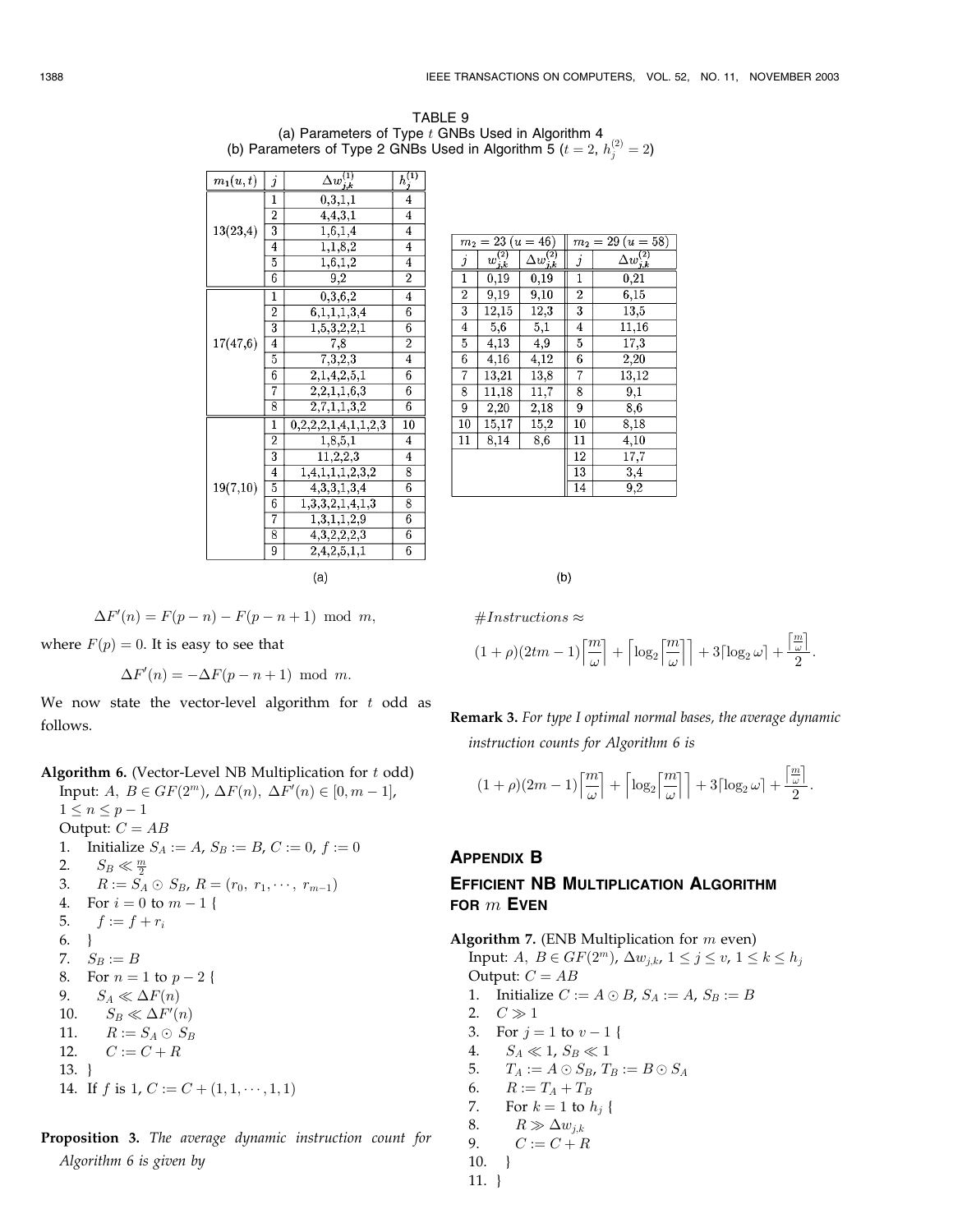12. 
$$
S_A \ll 1
$$
,  $S_B \ll 1$ 

13. 
$$
T_A := A \odot S_B, T_B := B \odot S_A
$$

$$
14. \quad R := T_A + T_B
$$

15. For 
$$
k = 1
$$
 to  $\frac{h_v}{2}$  {

16.  $R \gg \Delta w_{v,k}$ 

- 17.  $C := C + R$
- 18. }

One of the special cases of Algorithm 7 is multiplication using a type I optimal normal basis where  $m$  is always even. For such an NB, there exists  $\delta_j = \beta^{2^{w_j}}$ ,  $1 \le j \le v - 1$ ,  $v = \frac{m}{2}$ , and  $\delta_v = 1$  [32], i.e.,  $\Delta w_{j,1} = w_j$ ,  $1 \le j \le v - 1$ . This simplifies Algorithm 7 as follows:

#### Algorithm 7a. (ENB multiplication for type I ONB)

Input:  $A, B \in GF(2^m), w_j, 1 \le j \le v - 1$ , Output:  $C = AB$ 

- 1. Initialize  $C := A \odot B$ ,  $S_A := A$ ,  $S_B := B$ ,  $f := 0$
- 2.  $C \gg 1$
- 3. For  $j = 1$  to  $v 1$  {
- 4.  $S_A \ll 1, S_B \ll 1$
- 5.  $T_A := A \odot S_B$ ,  $T_B := B \odot S_A$
- 6.  $R := T_A + T_B$
- 7.  $R \gg w_j$
- 8.  $C := \check{C} + R$
- 9. }
- 10. }

11.  $S_A \ll 1$ 

12.  $R := S_A \odot B$ ,  $R = (r_0, r_1, \dots, r_{m-1})$ 

13. For  $i = 0$  to  $m - 1$  {

14.  $f := f + r_i$ 

$$
15. \}
$$

- 16. If f is 1,  $C := C + (1, 1, \dots, 1, 1)$
- Proposition 4. The average dynamic instruction count for Algorithm 7a is given by

 $\#Instructions \approx$ 

$$
\left(\frac{m}{2}(3\rho+4)-(\rho+1.5)\right)\left[\frac{m}{\omega}\right]+\left\lceil\log_2\left[\frac{m}{\omega}\right]\right\rceil+3\lceil\log_2\omega\rceil.
$$

# APPENDIX C

# PARAMETERS USED IN ALGORITHMS 4 AND 5

Parameters used in Algorithms 4 and 5 are shown in Table 9.

## ACKNOWLEDGMENTS

The authors would like to thank Z. Zhang for his help with implementing the algorithms and getting their timing results. The authors would also like to thank the reviewers for their comments. A preliminary version of this article appeared in [31].

#### **REFERENCES**

[1] G.B. Agnew, R.C. Mullin, I.M. Onyszchuk, and S.A. Vanstone, "An Implementation for a Fast Public-Key Cryptosystem,' J. Cryptology, vol. 3, pp. 63-79, 1991.

- [2] G.B. Agnew, R.C. Mullin, and S.A. Vanstone, "An Implementation of Elliptic Curve Cryptosystems over  $F_{2^{155}}$ ," IEEE J. Selected Areas in Comm., vol. 11, no. 5, pp. 804-813, June 1993.
- [3] K. Aoki and K. Ohta, "Fast Arithmetic Operations over  $F_{2^n}$  for Software Implementation," Proc. Fourth Ann. Workshop Selected Areas in Cryptography (SAC' 97), 1997.
- [4] D.W. Ash, I.F. Blake, and S.A. Vanstone, "Low Complexity Normal Bases," Discrete Applied Math., vol. 25, pp. 191-210, 1989.
- [5] M. Ciet and J.-J. Quisquater, F. Sica, "A Secure Family of Composite Finite Fields Suitable for Fast Implementation of Elliptic Curve Cryptography," Proc. Indocrypt 2001, pp. 108-116, Dec. 2001.
- [6] S.D. Galbraith and N. Smart, "A Cryptographic Application of Weil Descent," Proc. Seventh IMA Conf. Cryptography and Coding, pp. 191-200, 1999.
- [7] S. Gao and H.W. Lenstra Jr., "Optimal Normal Bases," Designs, Codes and Cryptography, vol. 2, pp. 315-323, 1992.
- [8] J. Guajardo and C. Paar, Efficient Algorithms for Elliptic Curve Cryptosystems, pp. 342-356. Springer-Verlag, 1997.
- [9] M.A. Hasan, "Look-Up Table-Based Large Finite Field Multiplication in Memory Constrained Cryptosystems," IEEE Trans. Computers, vol. 49, no. 7, pp. 749-758, July 2000.
- [10] M.A. Hasan, M.Z. Wang, and V.K. Bhargava, "A Modified Massey-Omura Parallel Multiplier for a Class of Finite Fields," IEEE Trans. Computers, vol. 42, no. 10, pp. 1278-1280, Oct. 1993.
- [11] IEEE Std 1363-2000, "IEEE Standard Specifications for Public-Key Cryptography," Jan. 2000.
- [12] D. Johnson, A. Menezes, and S. Vanstone, "The Elliptic Curve Digital Signature Algorithm (ECDSA)," Int'l J. Information Security, vol. 1, pp. 36-63, 2001.
- [13] E. Knudsen, "Elliptic Scalar Multiplication Using Point Halving," Proc. ASIACRYPT 1999, pp. 135-149, 1999.
- [14] N. Koblitz, "Elliptic Curve Cryptosystems," Math. Computation, vol. 48, pp. 203-209, 1987.
- [15] C.K. Koc and T. Acar, "Montgomery Multiplication in  $GF(2<sup>k</sup>)$ ," Designs, Codes, and Cryptography, vol. 14, pp. 57-69, 1998.
- [16] C. Lee and J. Lim, "A New Aspect of Dual Basis for Efficient Field Arithmetic," Proc. Int'l Workshop Practice and Theory in Public Key Cryptography (PKC '99), pp. 12-28, 1999.
- [17] J. Lopez and R. Dahab, "High Speed Software Multiplication in  $F_{2^m}$ ," Proc. Indocrypt 2000, pp. 203-212, 2000.
- [18] C.-C. Lu, "A Search of Minimal Key Functions for Normal Basis Multipliers," IEEE Trans. Computers, vol. 46, no. 5, pp. 588-592, May 1997.
- [19] J.L. Massey and J.K. Omura, "Computational Method and Apparatus for Finite Field Arithmetic," US Patent No. 4,587,627, 1986.
- [20] M. Maurer, A. Menezes, and E. Teske, "Analysis of the GHS Weil Descent Attack on the ECDLP over Characteristic Two Finite Fields of Composite Degree," Proc. Indocrypt 2001, pp. 195-213, Dec. 2001.
- [21] A.J. Menezes, I.F. Blake, X. Gao, R.C. Mullin, S.A. Vanstone, and T. Yaghoobian, Applications of Finite Fields. Kluwer Academic, 1993.
- [22] V.S. Miller, "Use of Elliptic Curves in Cryptography," Proc. Crypto '85, pp. 417-426, 1986.
- [23] R.C. Mullin, I.M. Onyszchuk, S.A. Vanstone, and R.M. Wilson, "Optimal Normal Bases in  $GF(p^n)$ ," Discrete Applied Math., vol. 22, pp. 149-161, 1988/1989.
- [24] P. Ning and Y.L. Yin, "Efficient Software Implementation for Finite Field Multiplication in Normal Basis," Proc. Information and Commu. Security (ICICS 2001), pp. 177-181, Nov. 2001.
- [25] Nat'l Inst. of Standards and Technology, Digital Signature Standard, FIPS Publication 186-2, 2000.
- [26] S. Oh, C.H. Kim, J. Lim, and D.H. Cheon, "Efficient Normal Basis Multipliers in Composite Fields," IEEE Trans. Computers, vol. 49, no. 10, pp. 1133-1138, Oct. 2000.
- [27] C. Paar, P. Fleishmann, and P. Soria-Rodriguez, "Fast Arithmetic for Public-Key Algorithms in Galois Fields with Composite Exponents," IEEE Trans. Computers, vol. 48, no. 10, pp. 1025- 1034, Oct. 1999.
- [28] A. Reyhani-Masoleh and M.A. Hasan, "On Efficient Normal Basis Multiplication," Proc. Indocrypt 2000, pp. 213-224, Dec. 2000.
- [29] A. Reyhani-Masoleh and M.A. Hasan, "Fast Normal Basis Multiplication Using General Purpose Processors," Technical Report CORR 2001-25, Dept. of C & O, Univ. of Waterloo, Canada, Apr. 2001.